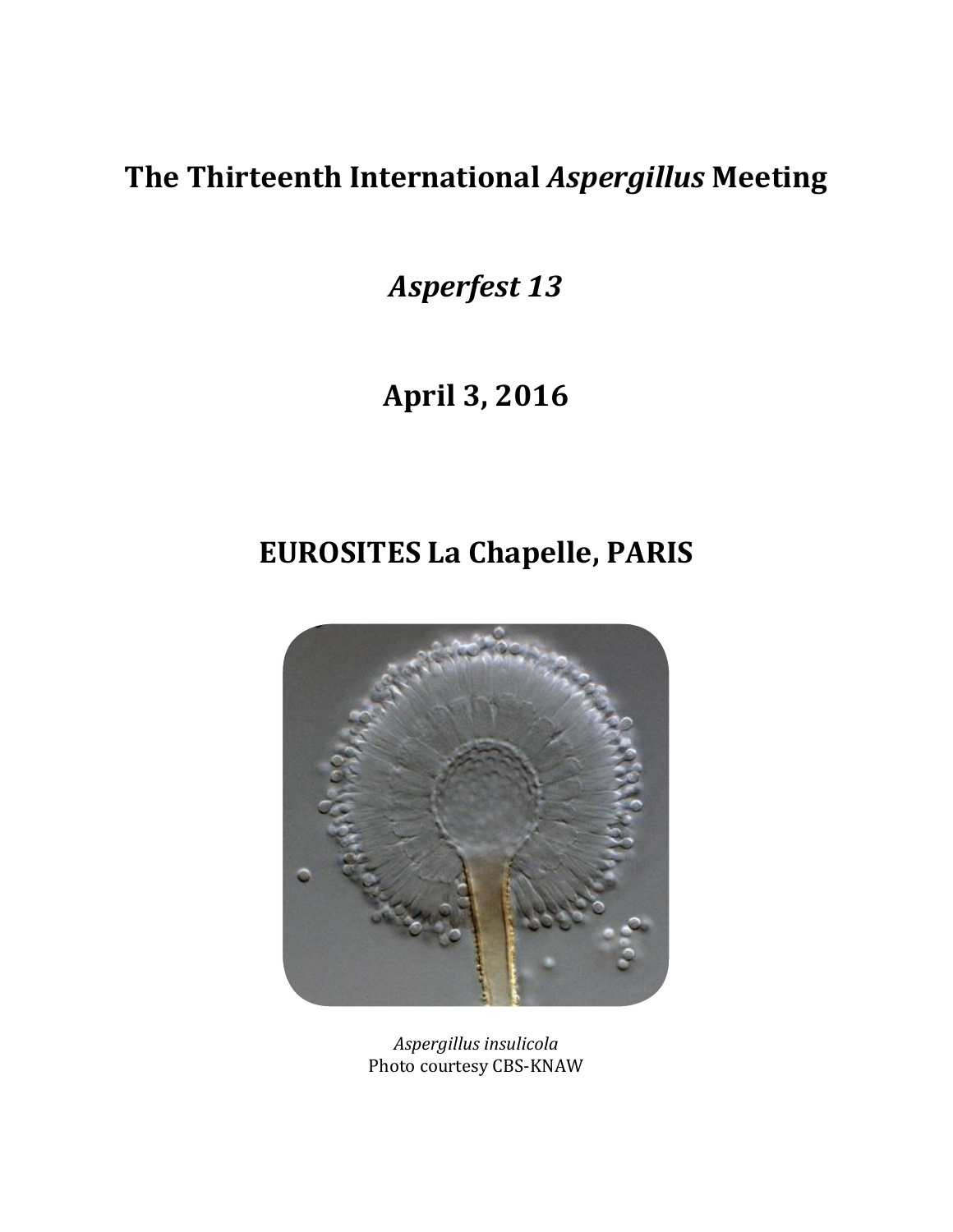### **Aspergillus Genomes Research Policy Group (AGRPG)**

An Aspergillus Genomics workshop was held at the March 2003 Asilomar Fungal Genetics meeting. From discussions in that workshop it was obvious that our community needed to organize to fully exploit genomics resources. A provisional Aspergillus Genomes Research Policy Committee (AGRPC) was conscripted and charged with creating a structure for community-wide coordination and organizing an annual meeting. The First Aspergillus Meeting was held in Copenhagen, April 21, 2004, as a satellite meeting of the European Congress on Fungal Genetics-7. In addition to scientific presentations, bylaws were approved, community research directions were discussed and the 2004 AGPRC was elected. The name Aspergillus Genomes Research Policy Group was adopted for the community. The objectives of the AGRPG are: (1) Provision of an educational and discussion forum for issues pertaining to Aspergillus genomics, in its widest sense, and for the various Aspergillus research communities; (2) Influencing grant making bodies and other institutions on behalf of the various Aspergillus research communities; (3) Coordinating research activities internationally, as and when required, to further the science base of the Aspergillus genus. For more information on the activities of the AGRPG and other Aspergillus news see our homepage at FGSC [\(http://www.fgsc.net/Aspergillus/asperghome.html\)](http://www.fgsc.net/Aspergillus/asperghome.html).

### **2015 AGRPC**

Michelle Momany, Chair, 2015-2017, University of Georgia, USA; mmomany@uga.edu Paul Dyer, 2013-2015, University of Nottingham, Paul.Dyer@nottingham.ac.uk Mikael R. Andersen, 2013-2015, Technical University of Denmark (DTU), mr@bio.dtu.dk Antonis Rokas, 2013-2015, Vanderbilt University, antonis.rokas@vanderbilt.edu Robert Cramer, 2013-2015, Dartmouth, robert.a.cramer.jr@dartmouth.edu Gerhard Braus, 2014-2016, Georg-August-University Goettingen, Germany; gbraus@gwdg.de Elaine Bignell, 2014-2016, University of Manchester, UK; elaine.bignell@manchester.ac.uk Vera Meyer, 2014-2016, Berlin University of Technology, Germany; vera.meyer@tu-berlin.de David Cánovas, 2014-2016, University of Seville, Spain; davidc@us.es Isabelle Benoit, 2015-2017, CBS-KNAW Fungal Biodiversity Ctr, Netherlands, [i.benoit@cbs.knaw.nl](mailto:i.benoit@cbs.knaw.nl) Nancy Keller, 2015-2017, University of Wisconsin Madison, USA[, npkeller@wisc.edu](mailto:npkeller@wisc.edu) Nick Read, 2015-2017, University of Manchester, UK, [nick.read@manchester.ac.uk](mailto:nick.read@manchester.ac.uk) Kevin McCluskey (Ex officio), Curator, Fungal Genetics Stock Center; mccluskeyk@ksu.edu

## **THANKS TO OUR MEETING SPONSORS!**





**British Mycological Society** promoting fungal science

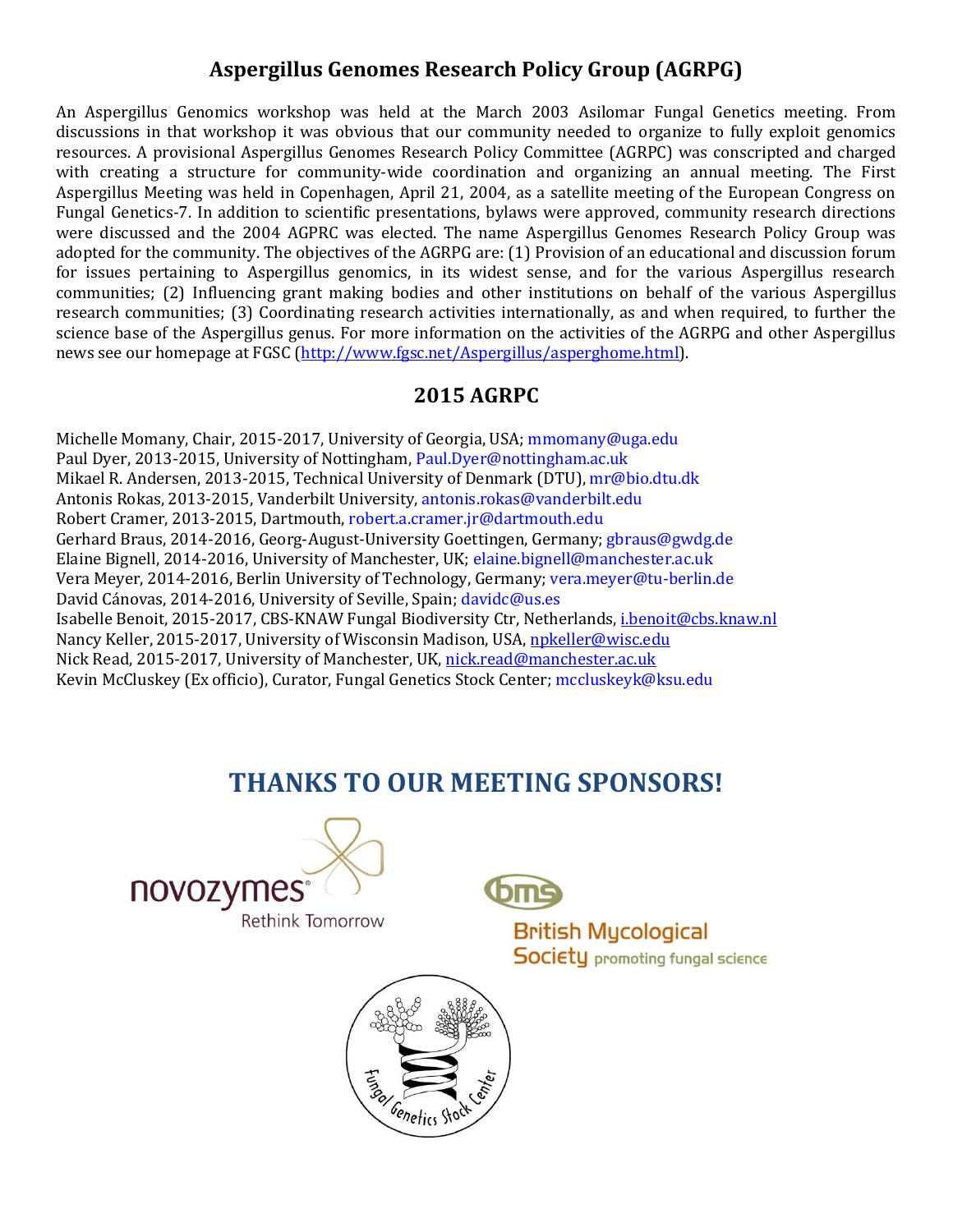### **The Thirteenth International** *Aspergillus* **Meeting**  *Asperfest 13* Sunday, April 3, 2016 EUROSITES La Chapelle, 69 ter, rue de la Chapelle, 75018 PARIS

### **8:30 Registration and poster hang up**

**9:00 Welcome, introductions and announcements Michelle Momant Michelle Momant** 

University of Georgia, USA

**9:15 Session I** Vera Meyer Berlin University of Technology, Germany

Highly efficient CRISPR mutagenesis by microhomology-mediated end joining in *Aspergillus fumigatus* Ling Lu, College of Life Sciences, Nanjing Normal University, China

Regulation of transporter endocytosis, membrane traffic and turnover in *Aspergillus nidulans*: The UapA paradigm

George Diallinas, *Aspergillus nidulans* Molecular Genetics Lab, Faculty of Biology, Athens University, Greece

*Aspergillus terreus*: Terrein production as adaptation to its environmental niche Matthias Brock, Fungal Genetics and Biology Group, School of Life Sciences, Nottingham, UK

### *10:15 - 10:45 Coffee Break*

| 10:45 Session II |  |
|------------------|--|
|                  |  |

**10:45 Session II** Mikael R. Andersen Technical University of Denmark

Sequencing 200 million years of Aspergillus evolution - how far have we come? Tammi Vesth, Technical University of Denmark

- FungiDB: online resource for fungal data integration and *in silico* experimentation Omar Harb, University of Pennsylvania
- Building a diamond-level assembly of the *Aspergillus nidulans* genome Berl Oakley, University of Kansas

| 12:00 - 13:00 | Lunch                                            |                                               |
|---------------|--------------------------------------------------|-----------------------------------------------|
| 12:30-14:00   | <b>Novozymes Poster Session</b>                  | David Cánovas<br>University of Seville, Spain |
|               | 14:00 Community directions discussion; Elections | Michelle Momany<br>University of Georgia, USA |
|               | 14:30 Session III: Talks from Abstracts          | Paul Dyer                                     |

University of Nottingham, UK

The regulatory network of the *Aspergillus nidulans* transcription factor TamA reveals a role in metabolic precursor homeostasis

Richard Todd, Kansas State University, USA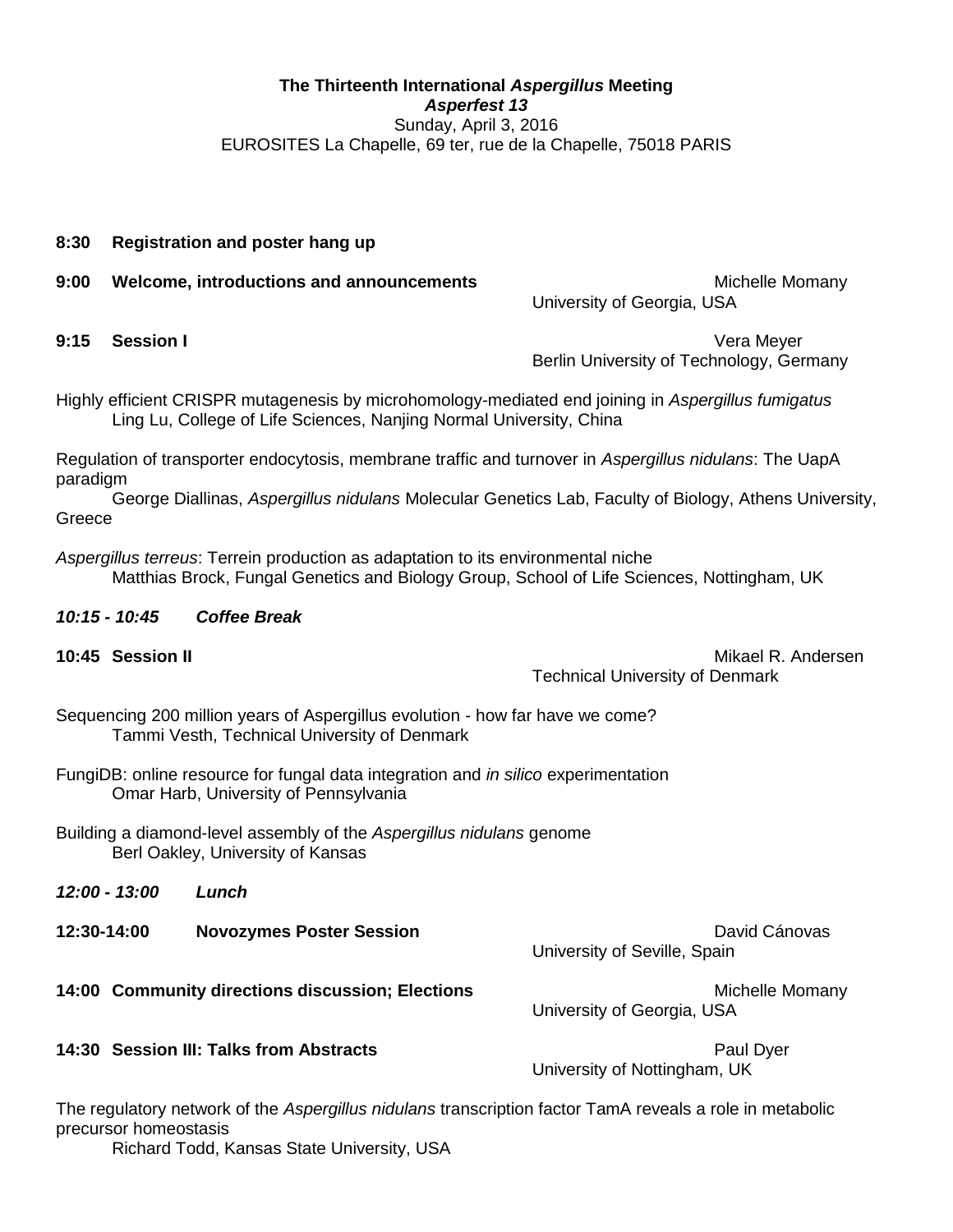How aspergilli rearrange secondary metabolic gene clusters to generate new compounds Sebastian Theobald, Technical University of Denmark

High resolution visualization and exoproteomics of plant biomass colonization and degradation by *Aspergillus niger* wild type and regulatory mutants

Joanna Kowalczyk, CBS-KNAW Fungal Biodiversity Centre, The Netherlands

Genetic interactions of *A. fumigatus* RlmA with components of the cell wall integrity pathway and its relationship with production of fumiquinazolines

Iran Malavazi, Universidade Federal de São Carlos, Brazil

**15:30 Pontecorvo Lecture** (sponsored by BMS) Isabelle Benoit

CBS-KNAW, Netherlands

The time tunnel has a lot of traffic

Miguel Angel Peñalva Soto, Centro de Investigaciones Biologicas (CSIC), Spain

### **16:15 Election results; Novozymes student poster prizes; other discussion items**

### **17:00 Buses to ECFG reception**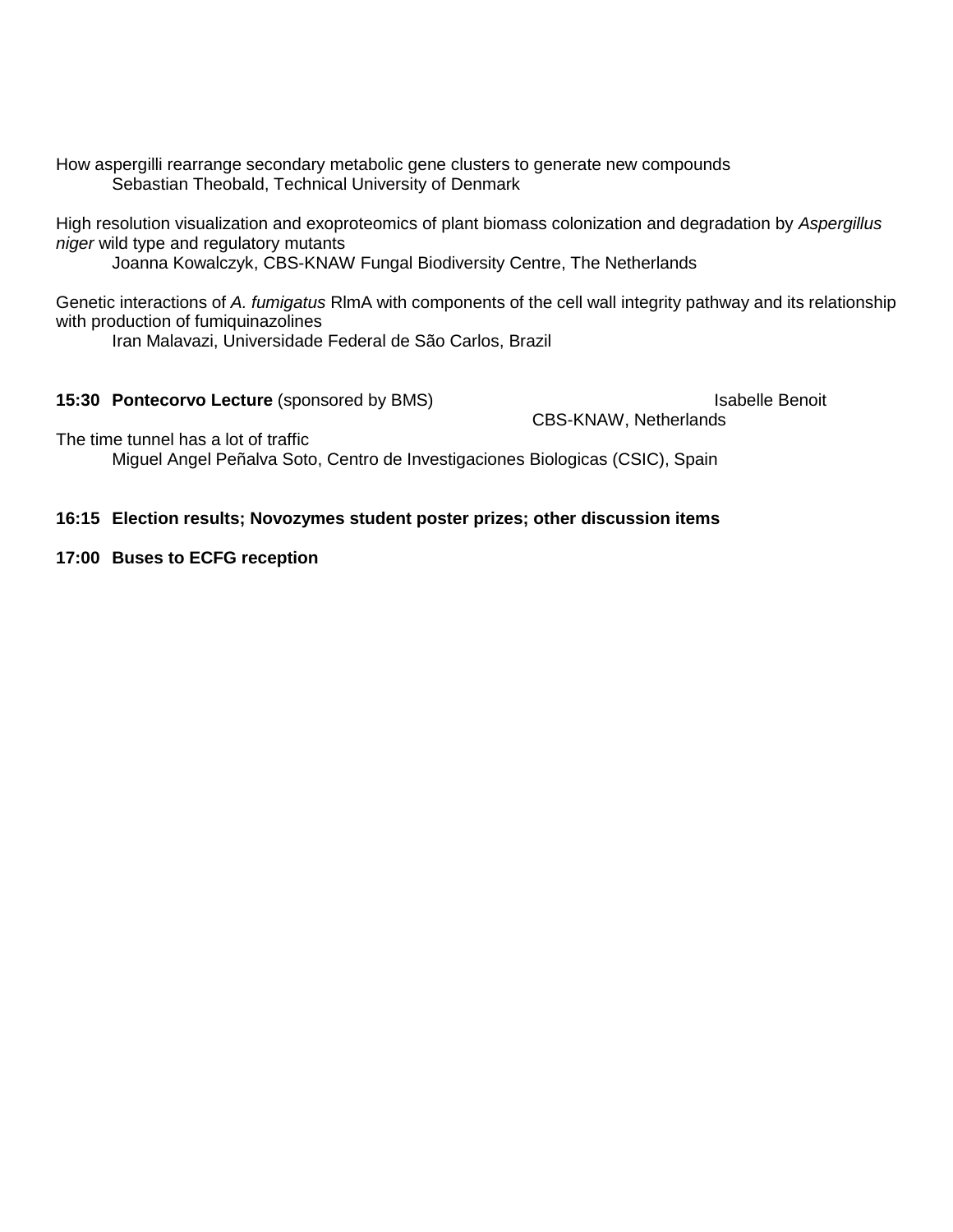## **Abstracts**

\*Denotes student presenting poster

### **1\*. Tip-to-nucleus communication and control of conidiation in vegetative hyphae of** *Aspergillus nidulans*

Elixabet Perez-de-Nanclares-Arregiª, Ion Luis Abadª, Eduardo A. Espesoʰ, Unai O. Ugaldeª and Oier Etxebesteª

<sup>a</sup>Dept. of Applied Chemistry, Faculty of Chemistry, University of the Basque Country, Manuel de Lardizabal 3, 20018, Donostia bDept. of Cellular and Molecular Biology, Centro de Investigaciones Biológicas (CSIC), Ramiro de Maeztu 9, 28040, Madrid, Spain.

### Abstract

FlbB is a bZIP-type transcription factor (TF) involved in the induction of asexual development in the filamentous fungus A. nidulans, which is localized at the tip and the apical nucleus [1]. Tip-to-nucleus migration of FlbB was demonstrated using the photoconvertible protein Dendra2 [2,3]. We observed that tip localization required functional C-terminal and the N-terminal bZIP transcriptional regulatory domains, while a nuclear localization signal was crucial for nuclear accumulation. The dimerization domain within the bZIP mediated the apical interaction of FlbB with a related asexual development regulator, FlbE. In the absence of flbE, FlbB lost its apical localization and also the competence to induce conidiation [2]. In silico analyses predicted the presence of six functional domains within FlbE, which could have a role in signal recognition, protein-protein interaction, targeting to subcellular compartments and post-translational modification. Four conserved cysteine residues within the central region of FlbB have been postulated to form disulfide bonds with a C-terminal cysteine, leading to a change in spatial conformation and the consequent nuclear accumulation, as described in the H2O2 sensor Pap1 in S. pombe [4]. This work describes the characterization of the above mutants and the role of the corresponding FlbB/E domains in their apical localization or modification.

### References

[1] O. Etxebeste et al. (2008) Eukaryotic Cell, 7, 38-48.[2] E. Herrero-García et al. (2015) Molecular Microbiology, 98, 607-624.[3] E. Perez-de-Nanclares-Arregi and O. Etxebeste (2014) Fungal Genetics and Biology, 70, 33-41.[4] E. Castillo et al. (2002) Molecular Microbiology, 45, 243-254.

### Keywords

tip-to-nucleus communication, flbB, asexual development, Dendra2, cysteine, conidiation

### **2. The response of** *Aspergillus niger* **to lignocellulose is sequential and varies due to the compositional changes generated by pre-treatments**

Jolanda van Munstera, Paul Dalya, Martin Blythea, Roger Ibbetta, Matt Kokolskia, Kerrie Barryb, Christopher Petzold $\mathfrak{c}$ , Mikko Arvas<sup>d</sup>, Blake Simmons<sup>c</sup> and David Archer<sup>a</sup>

a University of Nottingham, UK; <sup>b</sup> DOE Joint Genome Institute, USA; <sup>c</sup> Joint BioEnergy Institute, USA; <sup>d</sup> VTT, Finland

### Abstract

Second-generation biofuel production requires efficient enzymes for lignocellulose digestion. To aid production of better and cheaper enzymes, we investigated how the biotechnology workhorse Aspergillus niger responds to untreated and pre-treated substrates.We applied genome-wide transcriptome analysis to provide a 5 day time-course of lignocellulose degradation and are the first to report the fungal response to ionic liquid pre-treated substrates. We mapped transcript levels to a metabolic model,aiding identification of substrate-independent as well as pre-treatment affected metabolic responses.Early time-points featured time-dependent clustering of transcript abundances, and were hallmarked by increased lipid metabolism. Pre-treatment and substrate dependent responses dominated mid time-points. Induction and repression of genes in cultures with ionic liquid pre-treated substrates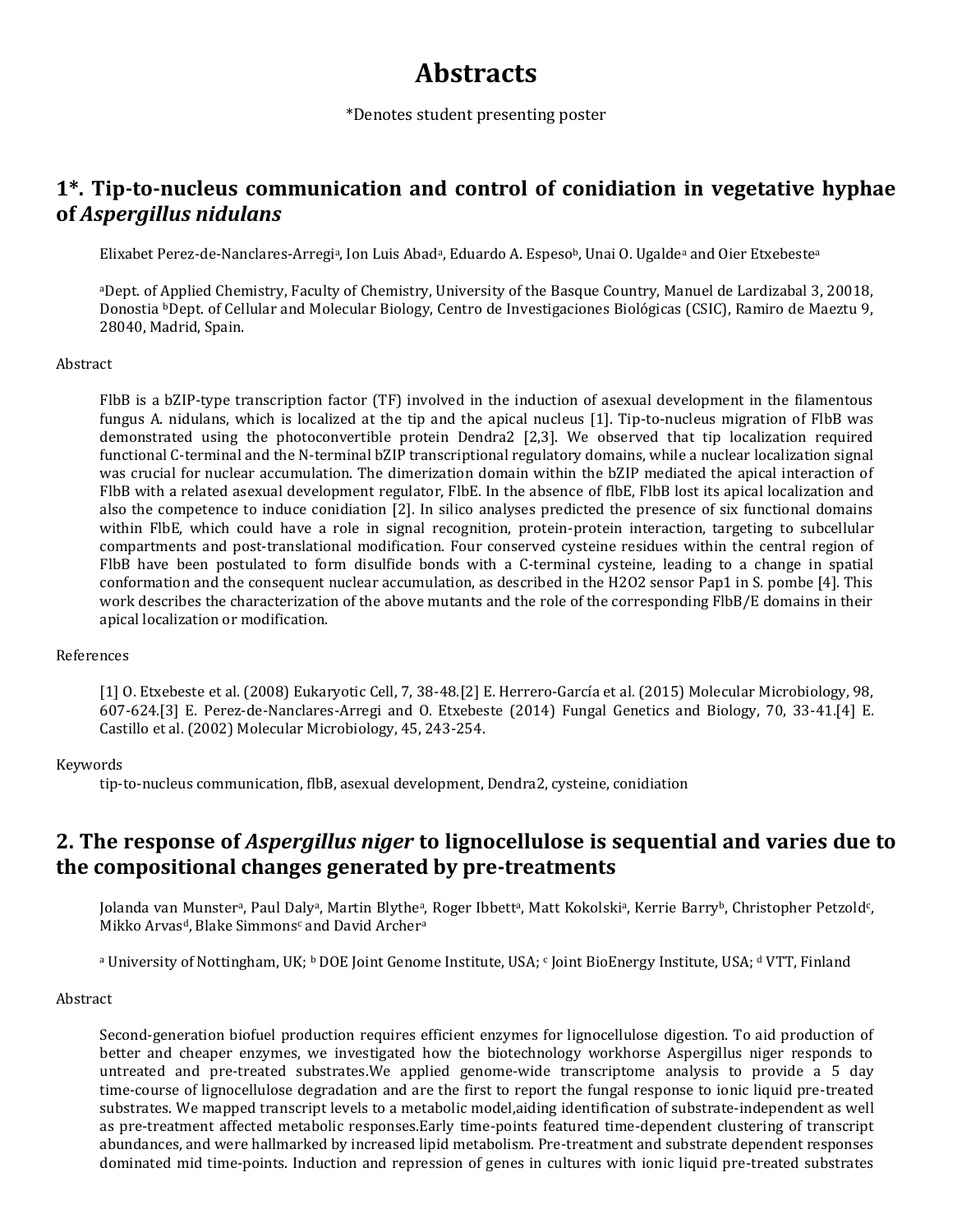was dynamic and correlated with pentose sugar concentrations. Hydrothermal pre-treatment of substrates resulted in reduced levels of transcript CAZy gene transcripts, proteins and enzyme activities, correlating to removal of parts of the lignocellulose. Sporulation and starvation were hallmarks of the later time-points. Secondary metabolism was induced mainly in cultures on ionic liquid pre-treated substrates.We show that pre-treatment, substrate and time each have major influence on the fungal responses to lignocellulose.

#### Keywords

Aspergillus niger, lignocellulose, biomass, pre-treatment, biofuels, CAZymes, glycoside hydrolases, time-course, genome-wide transcriptome analysis, metabolic model

### **3\*. Conditional Gene Expression in** *Aspergillus niger* **- Perspectives and Limitations of Inducible Expression Systems**

Simon Boecker, Franziska Wanka, Roderich Süßmuth, Mark Arentshorst, Arthur Ram, Vera Meyer

Abstract

Synthetic biology tools allowing precise regulation of gene expression are powerful tools to study gene functions in vivo and to streamline metabolic pathways. Inducible, tuneable and metabolism-independent gene switches are of special interest as they can be easily controlled and shut on or off at any stage during the life cycle of the organism of interest. Recently, we established a tetracyclin-dependent expression system for the industrial platform organism Aspergillus niger that can either be used to switch the expression of a certain gene on (the Tet-On system) or off (the Tet-off system) upon addition of the inducer tetracycline or its derivative doxycyclin.[1,2] However, if more genes have to be controlled independently, this system reaches its limits. We therefore aimed to design additional inducible expression systems functioning in A. niger and other filamentous fungi. We tested the performance and efficacy of two conditional expression systems responding to the antibiotics inducer erythromycin or to the hormone analog diethylstilbestrol. We used luciferase as a reporter gene and applied a MTP-based assay to evaluate and compare the systems with the established Tet-On and Tet-off systems [1,2]. Corresponding results will be shown.

References

[1] V. Meyer et al. (2011) Appl. Environ. Microbiol., 77, 2975–2983.[2] F. Wanka et al. (2015) Fungal Genet. Biol., in press.

Keywords

Aspergillus niger, expression systems, Tet-On/Tet-Off, erythromycin expression system

### **4\*. Components of the Bud Site Selection System and the Septation Inititation Network affect arthrospore formation in** *Acremonium chrysogenum*

Janina Kluge, Miriam Lutomski, Ulrich Kück

### Abstract

The filamentous fungus Acremonium chrysogenum is the primordial producer of the β-lactam antibiotic cephalosporin C. This β-lactam antibiotic is of great biotechnological and medical relevance due to its antibacterial activity against gram-positive and -negative bacteria. Continuous and directed improvement of industrial strains is required to optimize cephalosporin C production efficiently. A typical morphological feature of A. chrysogenum is the fragmentation of vegetative mycelium into arthrospores. These are uni- or binuclear cells, which develop during a prolonged cultivation under limited nutrient supply. Due to the known correlation of cephalosporin C production and arthrospore formation, we are interested in the identification of specific regulatory factors affecting both, cephalosporin C biosynthesis and morphological development. Current analyses focus on septation because constriction of arthrospores occurs from septa. Here, we present functional characterizations of components of the bud site selection system and the septation initiation network. We performed microscopic analysis of arthrospore formation in different time intervals, growth tests under various stress conditions and localization studies to verify the direct regulation of arthrospore formation by this regulatory network. To further investigate this developmental process, we established the visualization of filamentous actin with the live cell marker Lifeact.

#### Keywords

Acremonium chrysogenum, cephalosporin C, arthrospores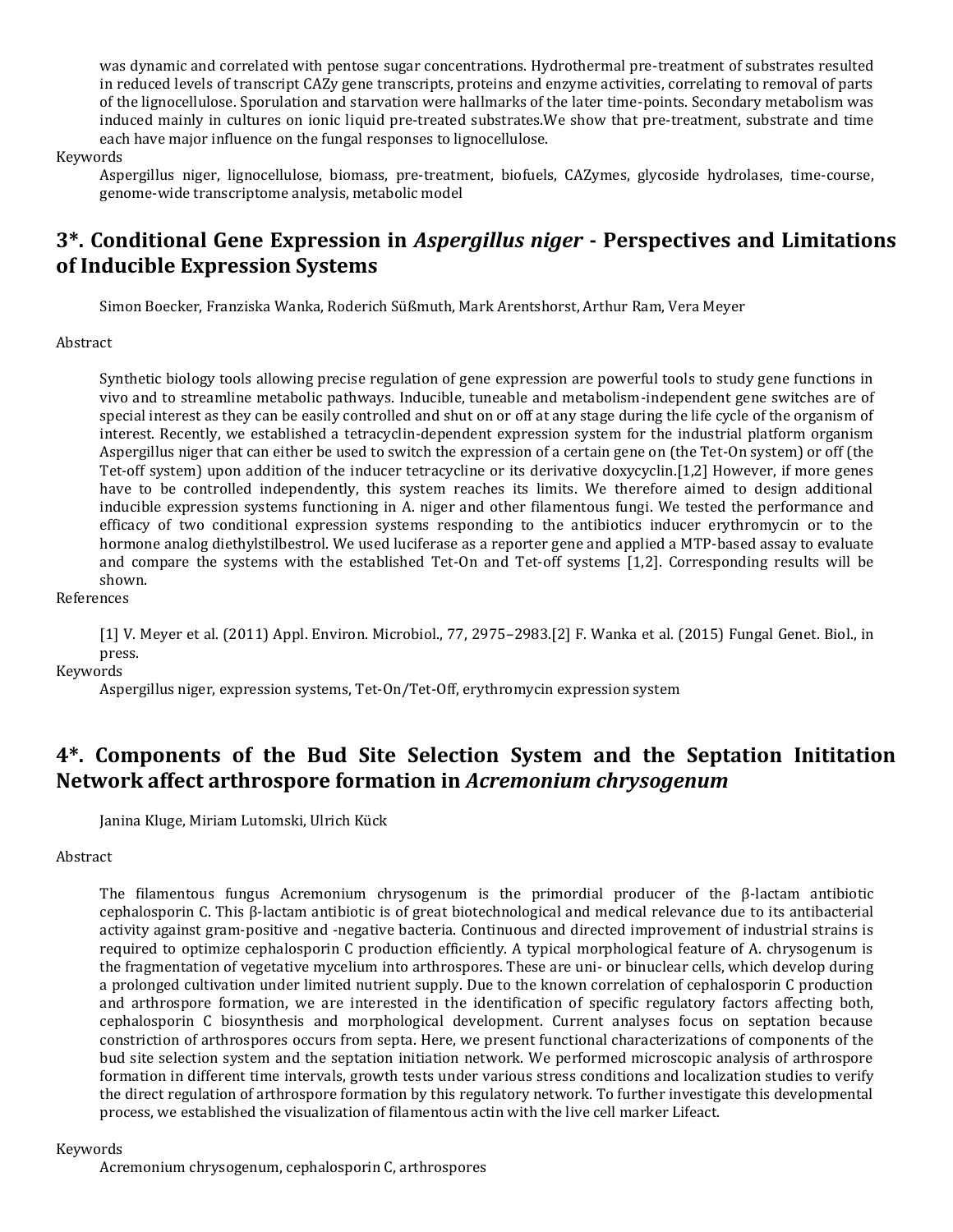### **5\*. Secreted aegerolysins and MACPF domain-containing proteins in the filamentous fungus** *Aspergillus niger*

Maruša Novakª, Nada Kraševecʰ, Urška Čepin¢, Toshihide Kobayashiª, Peter Mačekª, Gregor Anderluhʰ and Kristina Sepčić<sup>a</sup>.

<sup>a</sup> University of Ljubljana, Biotechnical Faculty, Department of Biology, Ljubljana, Slovenia; <sup>b</sup> L11, National Institute of Chemistry, Ljubljana, Slovenia; <sup>c</sup> BioSistemika Ltd and National Institute of Biology, Ljubljana, Slovenia; dLipid Biology Laboratory, RIKEN, 2-1, Hirosawa, Wako-shi, Saitama 351-0198, Japan

#### **Abstract**

Aegerolysins and MACPF-proteins (Pfam06355 and 01823, respectively) are found in various kingdoms of life. In Basidiomycota, they seem to be involved in the development, while in filamentous fungi they might act as virulence factors. Fungal members of both protein families were shown to interact with lipid membranes, either sole or in combination with one another. It appears that roles of these proteins are pleiotropic and adapted to fungal life-style.In the genome of the saprophytic, filamentous fungus Aspergillus niger, we identified two nucleotide sequences encoding aegerolysins, and two encoding MACPF-proteins. Using qPCR, we showed that the increase of expression of all four target genes coincides with the beginning of fungal conidiation, and that prevention of conidiation alters the expression profiles and significantly downregulates their expression. Deletion of either of the aegerolysin genes did not affect conidiation rate, growth dynamics and fungal development. Using antibodies against recombinant aegerolysin (AspHS), we confirmed that A. niger aegerolysins are secreted out of the fungus despite their lack of corresponding signal peptide. Surface plasmon resonance and vesicle sedimentation assays showed that AspHS protein binds to liposomes composed of ceramide-phosphoethanolamine and cholesterol, but does not permeabilize them. Furthermore, fluorescently labelled AspHS can bind to membranes of insect cells that contain considerable amounts of ceramide-phosphoethanolamine, but is not toxic to these cells.Our results suggest that aegerolysins and MACPF-proteins are produced during conidiation of A. niger, but are not actively involved in this process, indicating that their role(s) might be related to some other physiological processes in the fungus, e.g. defence mechanisms

#### Keywords

Aspergillus niger, gene expression, non-conventional secretion, lipid membranes

### **6. Nitrate reductase-dependent synthesis of nitric oxide boosts during development in** *Aspergillus*

Ana T. Marcosª, María S. Ramosª, Jose F. Marcosʰ, Lourdes Carmonaʰ, Joseph Strauss¢, and David Cánovasª.c

<sup>a</sup>Department of Genetics, Faculty of Biology, University of Seville, Spain; <sup>b</sup> Department of Food Science, Institute of Agrochemistry and Food Technology (IATA), Valencia, Spain; <sup>c</sup> Fungal Genetics and Genomics Unit, Department of Applied Genetics and Cell Biology, University of Natural Resources and Life Sciences (BOKU) Vienna

### Abstract

Nitric oxide (NO) is a signalling molecule involved in many biological processes in bacteria, plants, and mammals. However, little is known about the role and biosynthesis of NO in fungi. Our data show that the nitrate assimilation pathway contributes to the biosynthesis of NO in Aspergillus. This route is more active during development, requires a functional nitrate reductase gene (niaD), and is active under repressive conditions in the presence of ammonium. Quantification of NO during the transition from vegetative growth to development revealed that NO production is regulated at the early stages of development. The niaD and the two flavohaemoglobins (fhbA and fhbB) genes are involved in this process. fhbB expression is low during the early stages of the transition from vegetative growth to conidiation but strongly induced 24 h after the initiation of conidiation. niaD and fhbA are temporarily induced immediately after the induction of conidiation. However, induction of fhbA but not niaD requires the addition of nitrate to the media. Increasing the levels of NO reduced conidiation without affecting the expression of the conidiation regulator brlA, but induced the formation of cleistothecia by a mechanism that involves the expression of the sexual regulator nsdD. The nitrate-independent and nitrogen metabolite repression-insensitive transcriptional upregulation of niaD during conidiation suggests a novel role for nitrate reductase in linking metabolism and development.

### Keywords

Nitric oxide, conidiation, brlA, flavohaemoglobin, cleistothecia, nitrate reductase, niaD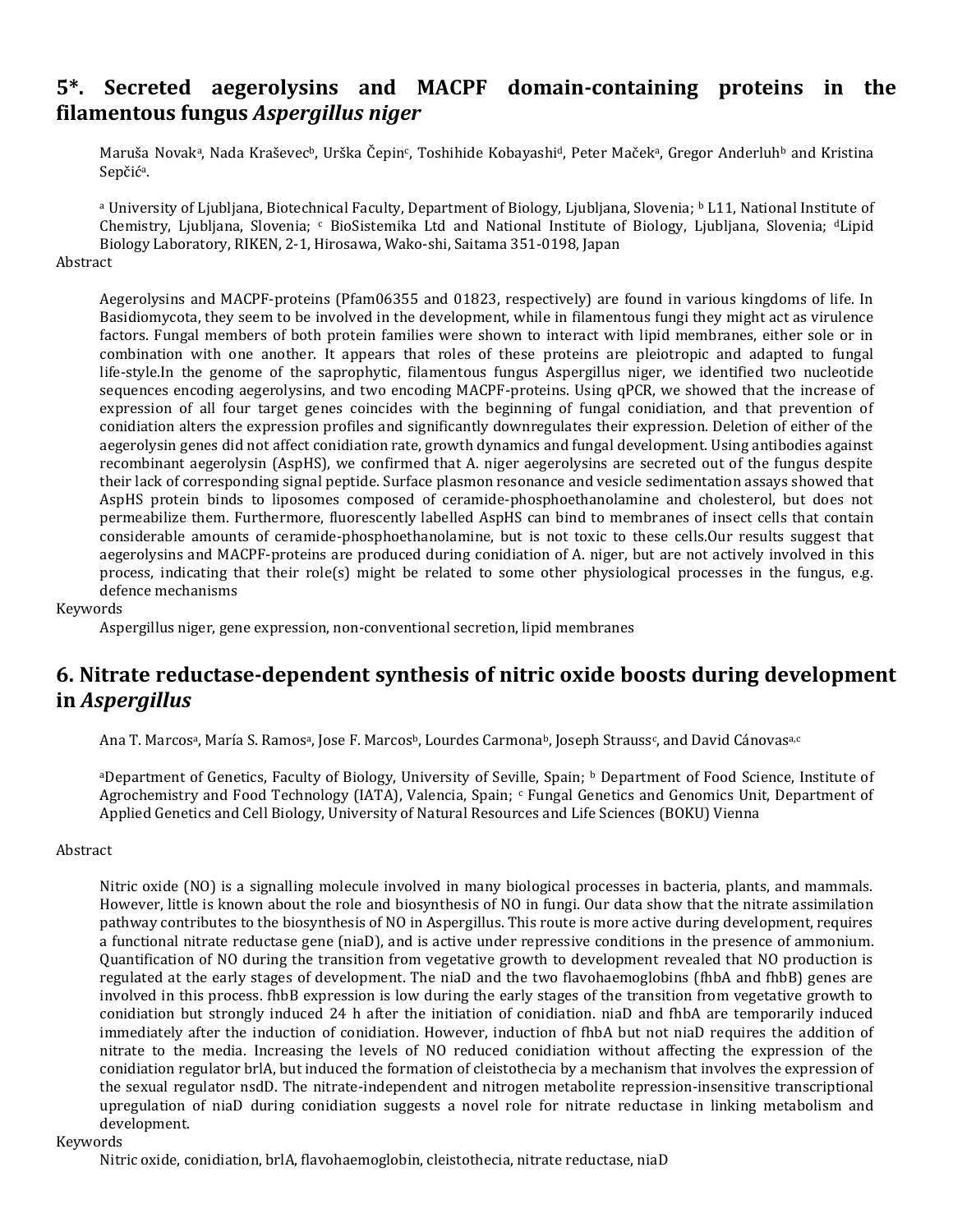### **7. The regulatory network of the** *Aspergillus nidulans* **transcription factor TamA reveals a role in metabolic precursor homeostasis**

Richard Todd, Damien J. Downes

#### Abstract

The Aspergillus nidulans Zn(II)2Cys6 transcription factor TamA is widely conserved in Ascomycetes. TamA regulates the key nitrogen assimilation gene gdhA directly via its DNA binding domain, while acting as a coactivator of the global nitrogen GATA transcription factor AreA independent of its DNA-binding motif at other nitrogen utilization genes. gdhA encodes NADP-glutamate dehydrogenase, which catalyzes formation of glutamate from 2-oxoglutarate and ammonium. To determine the physiological role of TamA, and to identify the TamA DNA binding and coactivator genome-wide regulatory networks we used RNA-Seq to compare global gene expression in tamA∆ complete loss-of-function and tamAC90L loss-of-DNA binding mutants. We show that TamA affects expression at some promoters as a DNA binding transcription factor, at some promoters independent of its DNA binding domain, and at others via both modes of action. Gene ontology networks analysis reveals that TamA regulates directly or indirectly genes for amide metabolism, nitrogen assimilation, carboxylic, oxo- and organic acid metabolism, transport, iron homeostasis, and secondary metabolism, as well as oxidoreductase genes. The oxidoreductase and nitrogen assimilation pathway targets suggest that TamA transcriptionally modulates levels of 2-oxoglutarate, which is an oxygen donor or co-substrate for oxidoreductases and the carbon skeleton for nitrogen assimilation to glutamate. In addition, TamA transcriptionally regulates multiple carbon metabolism genes involved in metabolism of precursors for biosynthesis of amino acids. Our data suggests that TamA coordinates homeostasis of carbon skeletons and amino donation from glutamate for biosynthesis of amino acids and compounds produced from amino acid precursors including iron siderophores and certain secondary metabolites.

### Keywords

Aspergillus; nitrogen metabolism; gene regulation

### **8. Investigating gene expression patterns of** *Aspergillus niger* **to deduce global and gene-specific regulation networks for secondary metabolite gene clusters**

Min Jin Kwon, Paul Schäpe, Benjamin Nitsche, Vera Meyer

Department Applied and Molecular Microbiology, Institue of Biotechnology, TU Berlin, Germany

### Abstract

Aspergillus niger is a multi-purpose cell factory used in biotechnology for the production of organic acids and hydrolytic enzymes. To further rationally expand its product portfolio, we are currently investigating its potential as expression host for homologous and heterologous secondary metabolites (SMs). The genome of A. niger is predicted to encode 78 SM gene clusters consisting of 81 key genes including, e.g. 38 polyketide synthases, 17 non-ribosomal peptide synthetases and four PKS-NRPS hybrids [1,2]. So far, only eleven gene clusters were linked to their SMs and many clusters still remain to be elucidated for their biological functions and activities.Gene co-expression network analysis is a powerful approach for the functional annotation of uncharacterized genes and to predict regulatory proteins controlling gene expression in a pathway-specific or global manner. It aims to find genes with a consistent, correlated expression pattern across phenotypically diverse samples or experimental conditions. We have therefore screened our transcriptomic database that stores about 350 high-throughput microarray data for A. niger CBS 513.88, its cognate and mutant strains. The database includes 155 different cultivation conditions reflecting different carbon and nitrogen sources, starvation and stress conditions, conditions related to temporal and spatial stages during its life cycle, different cultivation concepts and many more. Using Bioconductor, pairwise correlation coefficients were calculated and pairs with a Spearman score higher than 0.5 were considered to be significantly co-expressed. The resulting gene co-expression network was investigated for genes co-expressed with 81 SM key enzymes and specifically scrutinized for predicted regulatory proteins including transcription factors and histone modifying genes. These in silico analyses uncovered that the expression of regulatory proteins known from other Aspergilli such as orthologs of VelC (velvet complex), VipC (methytransferase), GcnE (acetyltransferase) highly correlated with the SM key genes. Also, many so far unknown potential regulators were correlated with up to nine different SM key enzymes, whose function is currently being studied.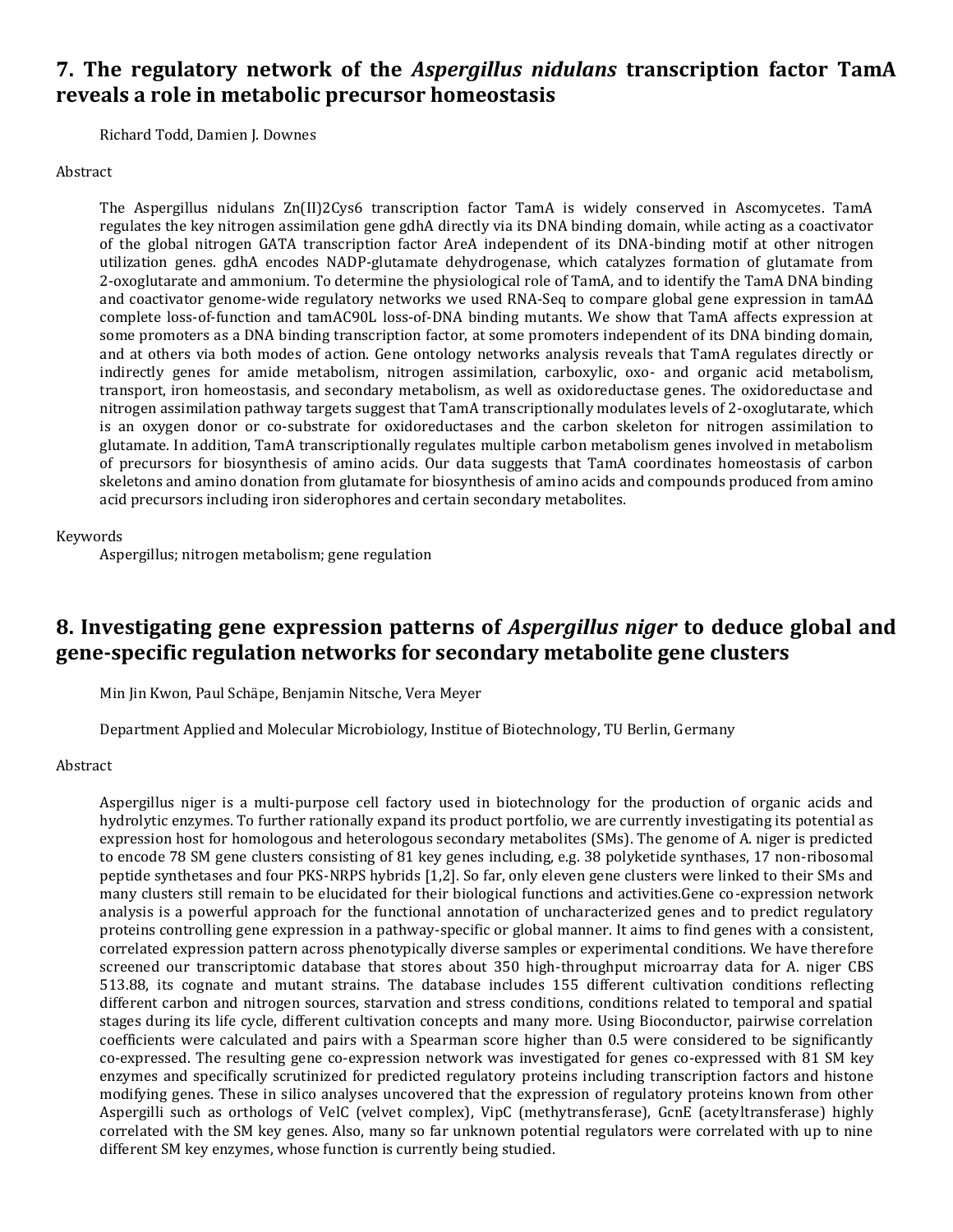#### References

[1] Sanchez et al (2012) Nat Prod Rep 29:351-371.[2] Inglis et al (2013) BMC Microbiol 13:91.

#### Keywords

Aspergillus niger, secondary metabolite

### **9\*. Sulfate assimilation influences cephalosporin C production in** *Acremonium chrysogenum*

Dominik Terfehr, Ulrich Kück

### Abstract

The filamentous fungus Acremonium chrysogenum is the main industrial producer of the β-lactam antibiotic cephalosporin C, which is an valuable antibiotic due to its broad activity against Gram-positive and -negative bacteria. Therefore, it is relevant to gain deeper insight into the biosynthetic processes involved in cephalosporin C production. One essential part of the biosynthetic process is the availability of building blocks. Cysteine, one of the building blocks required for the first step in β-lactam biosynthesis, is synthesized by incorporation of assimilated sulfur or by conversion of other sulfur metabolites. The conversion, especially the reverse transsulfuration outgoing from methionine, was described as being important for cephalosporin C production. However only little is known about the contribution of the assimilatory pathway. Two important enzymes within this pathway are the cysteine synthase CysB and the homocysteine synthase CysD, which incorporate the penultimate product of the assimilation path to form cysteine or homocysteine. In other filamentous fungi the pathway via CysB is described as the main route.We generated cysB and cysD single and double deletion strains to elucidate the role of these pathways for primary and secondary metabolism. The deletion strains show an altered production of antibiotic compounds, morphology and tolerance towards oxidative stress, which mark the importance of the assimilatory pathway.

### Keywords

Acremonium chrysogenum, cephalosporin C biosynthesis, functional genomics, sulfur metabolism

### **10. Condition-dependent outcrossing in the filamentous fungus** *Aspergillus nidulans*

N.O. Rodea,b, D. Arbuthnotta,c, S. Schoustrad, H. Rundlea & R. Kassena

<sup>a</sup> University of Ottawa, Ottawa, Canada; <sup>b</sup> INRA, UMR AGAP, F-34060 Montpellier, France; c University of Washington Seattle, Seattle, USA; d Wageningen University, Wageningen, The Netherlands

#### Abstract

The relative importance of sexual reproduction in the adaptation of fungi to their environment is largely unknown. A recent study [1] using laboratory strains of Aspergillus nidulans suggests that in the absence of a partner, the rate of selfing (and hence the investment in sexual reproduction) is condition-dependent in this species. We investigated if, in the presence of a partner, the relative investment in outcrossing vs. selfing was also condition-dependent. We used both wild isolates and mutation accumulation lines (derived from a wild isolate) and measured the relative investment in outcrossing, selfing and asexual reproduction, along with growth rate and competitive fitness. Our results showed that outcrossing is the highest when the two partners have similar growth rates. In contrast, selfing was the highest when one strain was growing at a faster rate compared to the other. Our results unravel the complex interactions between resource allocation to different modes of reproduction and fitness in this species.

#### References

[1] S. Schoustra et al. (2010). Curr. Biol., 20, 1350–1355.

### Keywords

fitnesss-associated outcrossing, wild isolates, mutation accumulation lines, cleistothecium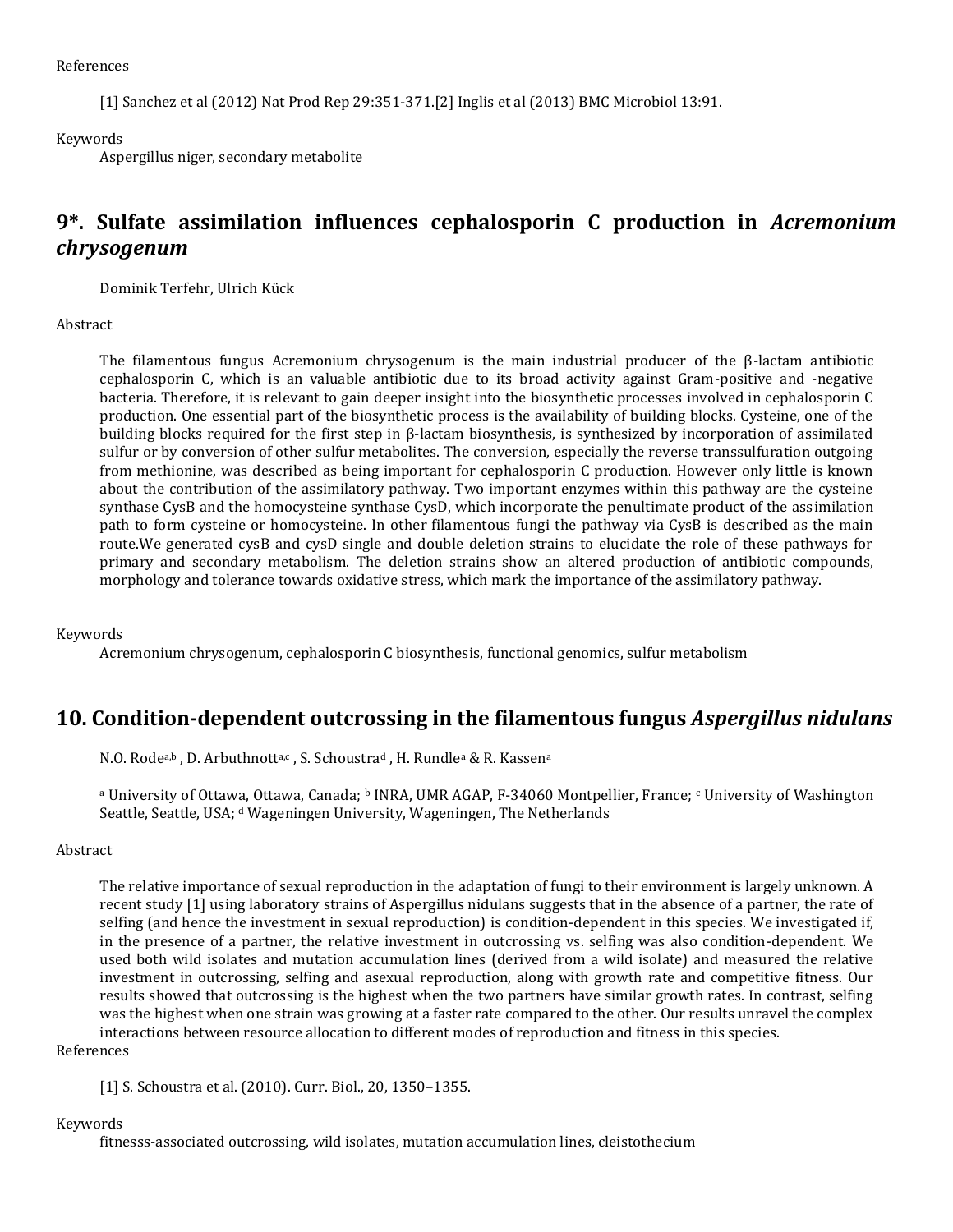### **11. The hypoxia-induced dehydrogenase HorA is required for coenzyme Q10 biosynthesis, azole sensitivity and virulence of** *Aspergillus fumigatus*

Kristin Kroll<sup>a,b</sup>, Elena Shekhova<sup>a,b</sup>, Derek J. Mattern<sup>a,b</sup>, Andreas Thywissen<sup>a,b</sup>, Maria Strassburger<sup>c</sup>, Thorsten Heinekampa,b, Ekaterina Shelest<sup>d</sup>, Axel A. Brakhagea,b, Olaf Kniemeyera,b

<sup>a</sup> Department of Molecular and Applied Microbiology, Leibniz Institute for Natural Product Research and Infection Biology – Hans Knöll Institute (HKI), Jena, Germany; **b** Department of Microbiology and Molecular Biology, Institute of Microbiology, Friedrich Schiller University, Jena, Germany; <sup>c</sup> Transfer Group Anti-infectives, Leibniz Institute for Natural Product Research and Infection Biology (HKI), Jena, Germany; <sup>d</sup> Research Group Systems Biology and Bioinformatics, Leibniz Institute for Natural Product Research and Infection Biology – Hans Knöll Institute (HKI), Jena, and Friedrich Schiller University Jena, Germany

#### Abstract

During infection A. fumigatus has to adapt rapidly to oxygen-limiting conditions when the fungus grows in inflammatory or necrotic tissue. In a previous proteome analysis, we identified a mitochondrial protein to be highly up-regulated during the early phase of hypoxic adaptation. Here, this protein was found to represent the novel oxidoreductase HorA. Localization and activity studies indicated that HorA is localized in mitochondria and mediates respiratory activity and function of complex I. In Saccharomyces cerevisiae a homologous protein was shown to play a role in biosynthesis of coenzyme Q. Reduced ubiquinone content in the generated horA deletion mutant of A. fumigatus also indicated a respective function in coenzyme Q10 biosynthesis. Consistent with the fact that ubiquinone is involved in maintaining cellular redox homeostasis we detected an impaired redox homeostasis, an accumulation of NADH and subsequently a major change of the fungal physiology by proteome analysis and growth assays. A delay in germination, reduced growth on sugars and an increased resistance against antifungal azole drugs was observed in the ΔhorA mutant. Interestingly, all phenotypes were completely reversed by the addition of the synthetic electron carrier menadione. The ΔhorA mutant showed significantly attenuated virulence in two murine infection models of invasive pulmonary aspergillosis. Therefore, the biosynthesis of coenzyme Q and, particularly, the fungal specific protein HorA play a crucial role in virulence of A. fumigatus. Since HorA and orthologous proteins do not occur in mammals, HorA may be an attractive target for the development of new antifungal compounds.

#### Keywords

Aspergillus fumigatus, hypoxia, coenzyme Q, virulence

### **12. Speciation over 200 million years – What makes an** *Aspergillus* **species**

Jane L. Nybo, Tammi C. Vesth<sup>a</sup>, Sebastian Theobald<sup>a</sup>, Inge Kjærbølling<sup>a</sup>, Jens C. Frisvad<sup>a</sup>, Thomas O. Larsen<sup>a</sup>, Igor V. Grigoriev<sup>b</sup>, Scott E. Baker<sup>b</sup>, Mikael R. Andersen<sup>a</sup>

a Department of Systems Biology, Technical University of Denmark, Kgs. Lyngby, Denmark; <sup>b</sup> Joint Genome Institute, Walnut Creek, CA, USA; c Joint Bioenergy Institute, Berkeley, CA, USA

#### Abstract

The study of speciation, how new species arise, diverge and remain separate, has a central role in evolutionary biology. Partly because it embraces so many disciplines, including population genetics, behavioural sciences, comparative genomics, biodiversity, biogeography and ecology.We try to answer the questions surrounding speciation in Aspergillus because of the diversity of its genus. It holds species relevant to plant and human pathology, food biotechnology, enzyme production, model organisms, and extremophiles.Speciation is nearly impossible to study and in most cases, we know very little about the genetic basis of species formation. But in this project we look at approximately 300 newly sequenced Aspergilli across an evolutionary span of 200 million years. This is, in evolutionary terms, a high number of species per million years, which allows us to approach the genes and functions that defines the Aspergillus genus and its pan, core, section and clade genomes. But we also aim to identify the genes that are involved in speciation and those unique to the individual species. To identify potential evolutionary events, we group the Aspergillus genomes into functional similar families (homologs), by using a novel homologous grouping method based on protein sequence similarity and functional domain prediction that maps the homologous families' genotypes to phenotypes.From this we can highlight previously unknown incidents that can affect speciation, such as horizontal gene transfers between closely or distantly related species, chromosomal rearrangements, gene duplications, creations and losses and propose genome-founded hypotheses on which types of genes drive speciation in Aspergillus.

### Keywords

Aspergillus, comparative genomics, diversity, speciation, core, pan, genome, sequencing, genomics, homologs, genotype, phenotype, horizontal gene transfer, HGT, gene losses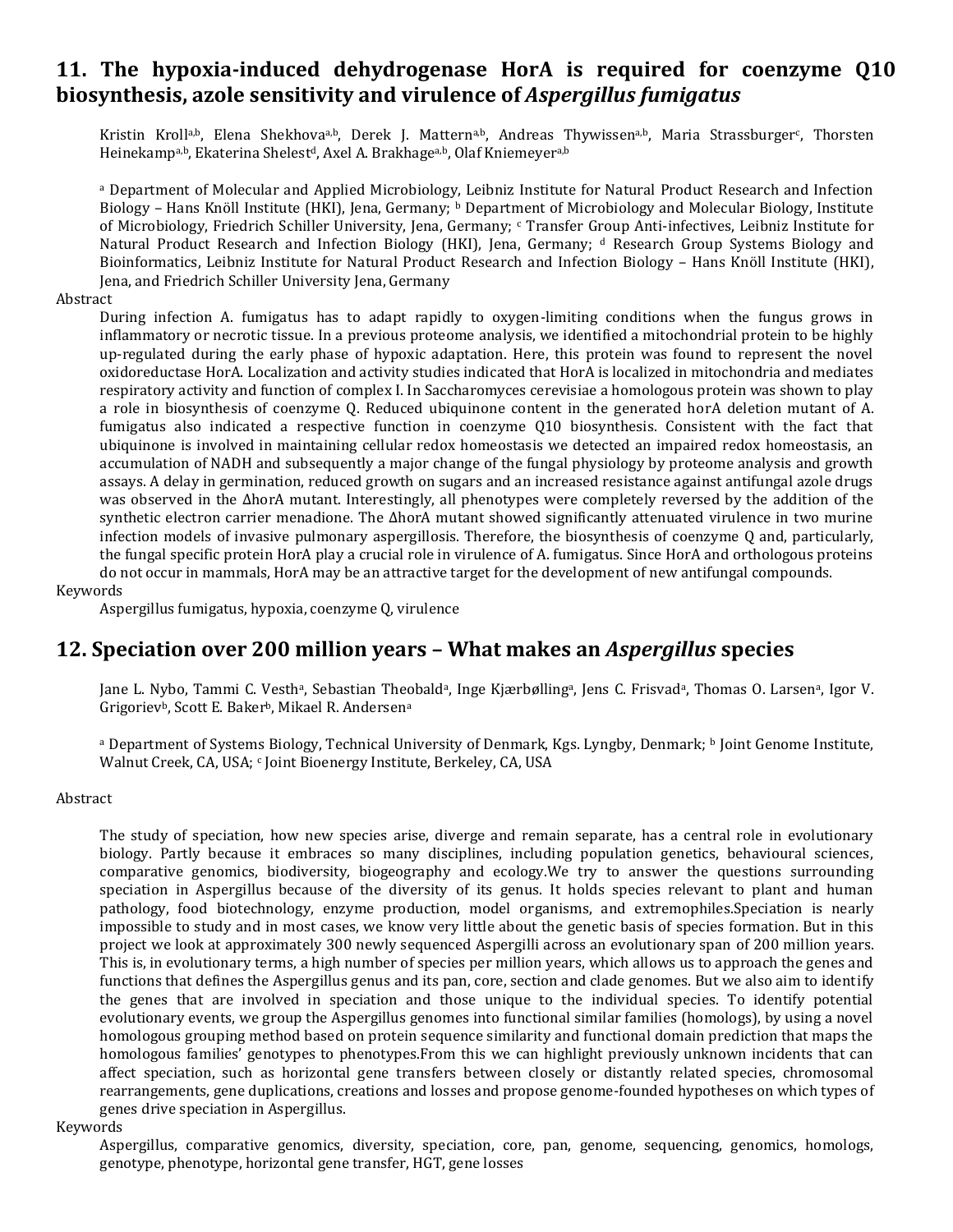### **13. aspMine - online comparative analysis of the** *Aspergillus* **genus**

Tammi Vesth (1), Jane L. Nybo (1), Sebastian Theobald (1), R.P. de Vries (4), Igor V. Grigoriev (3), Scott E. Baker (2), Mikael R. Andersen (1)

1) Department of Systems Biology, Technical University of Denmark, Kgs. Lyngby, Denmark; 2) Joint Bioenergy Institute, Berkeley, CA, USA; 3) Joint Genome Institute, Walnut Creek, CA, USA4) Fungal Physiology, CBS-KNAW Fungal Biodiversity Centre, Utrecht, the Netherlands

#### Abstract

The filamentous fungi of the Aspergillus genus are of broad interest to the scientific community including applied, medical and basic research. These fungi are prolific producers of native and heterologous proteins, organic acids, and secondary metabolites (including bioactives and toxins such as ochratoxin A). Because of these abilities, they represent a substantial economic interests in pharmaceutical, biotechnology, and bioenergy applications. In a project collaboration with the US Joint Genome Institute and JBEI we are de novo sequencing 300 different species of Aspergillus and establishing an online analysis platform for the scientific community, aspMine. The goal of this project is a targeted tool to expand and improve our knowledge and expertise about this versatile group of fungi. At time of writing, 200 genomes are in various stages of sequencing and a bioinformatic pipeline has been established to analyze and store the data. This project covers a wide range of biologically interesting ideas surrounding the concept of speciation, such as genetic diversity, primary and secondary metabolism and proteome diversity. Complementary to the tools offered by FungiDB and JGI, the aspMine analysis package offers tools for tracking genes and functions across species investigation of shared genes and clusters across the genus as well as species- and clade-specific genes. The online platform also offers comparative analysis of secondary metabolism gene clusters with focus on synteny and functional conservation across species.The aspMine is implemented as a number of web applications created in R shiny, a graphical interface for analysis. The different tools are collected on a webpage which also includes method descriptions and relevant literature. The webpage is available from the beginning of 2016 and will be continually expanded. It is our goal to provide a comprehensive analysis platform for the community for comparative analysis of Aspergillus species.

### Keywords

genomics, Aspergillus, bioinformatics

### **14\*. Comparative genomics of four** *Aspergillus* **species with focus on identification of specific secondary metabolite gene clusters**

Inge Kjærbølling, Tammi C. Vesth<sup>a</sup>, Jens C. Frisvad<sup>a</sup>, Jane L. Nybo<sup>a</sup>, Sebastian Theobald<sup>a</sup>, Igor Grigoriev<sup>b</sup>, Scott E. Baker<sup>c</sup>, Thomas O. Larsen<sup>a</sup> and Mikael R. Andersen<sup>a</sup>

<sup>a</sup> Department of Systems Biology, Technical University of Denmark, Kgs. Lyngby, Denmark; <sup>b</sup> Joint Genome Institute, Walnut Creek, CA, USA; cJoint Bioenergy Institute, Berkeley, CA, USA

### Abstract

In order to examine the genetic diversity of the Aspergillus genus, and to establish new reference genomes for our ongoing project of sequencing all +300 species of the Aspergillus genus, a set of four diverse Aspergillus species (A. campestris, A. novofumigatus, A. ochraceoroseus and A. steynii) have been whole genome sequenced.Using comparative genomics, the selected species have been compared to a group of eight Aspergillus species with sequenced genomes to determine the level of genetic diversity. In examining the unique genes for each species, we have found that the most common function for these unique genes were involved in regulation. Another common function for the unique genes is often associated with secondary metabolism. These results show that parts of regulation and secondary metabolism is very species specific and important for the differentiation between species. We also hypothesize that these traits are particularly transferable from other organisms.Here, we have also demonstrated that comparative analysis of whole genome sequences can be used to identify and couple specific secondary metabolites to their respective gene clusters. In order to make the coupling, biological and chemical knowledge has to be combined with the genome sequences and prediction algorithms. Depending on the knowledge of the metabolite and the biosynthesis various approaches can be used. We have developed four strategies for this purpose and using these strategies it was possible to identify putative secondary metabolite clusters for aflatoxin, chlorflavonin, novofumigatonin and ochrindol in A. ochraceoroseus, A. campestris, A. novofumigatus and A. steynii respectively.Lastly, A. novofumigatus has been compared to a close relative, the pathogenic species A. fumigatus, to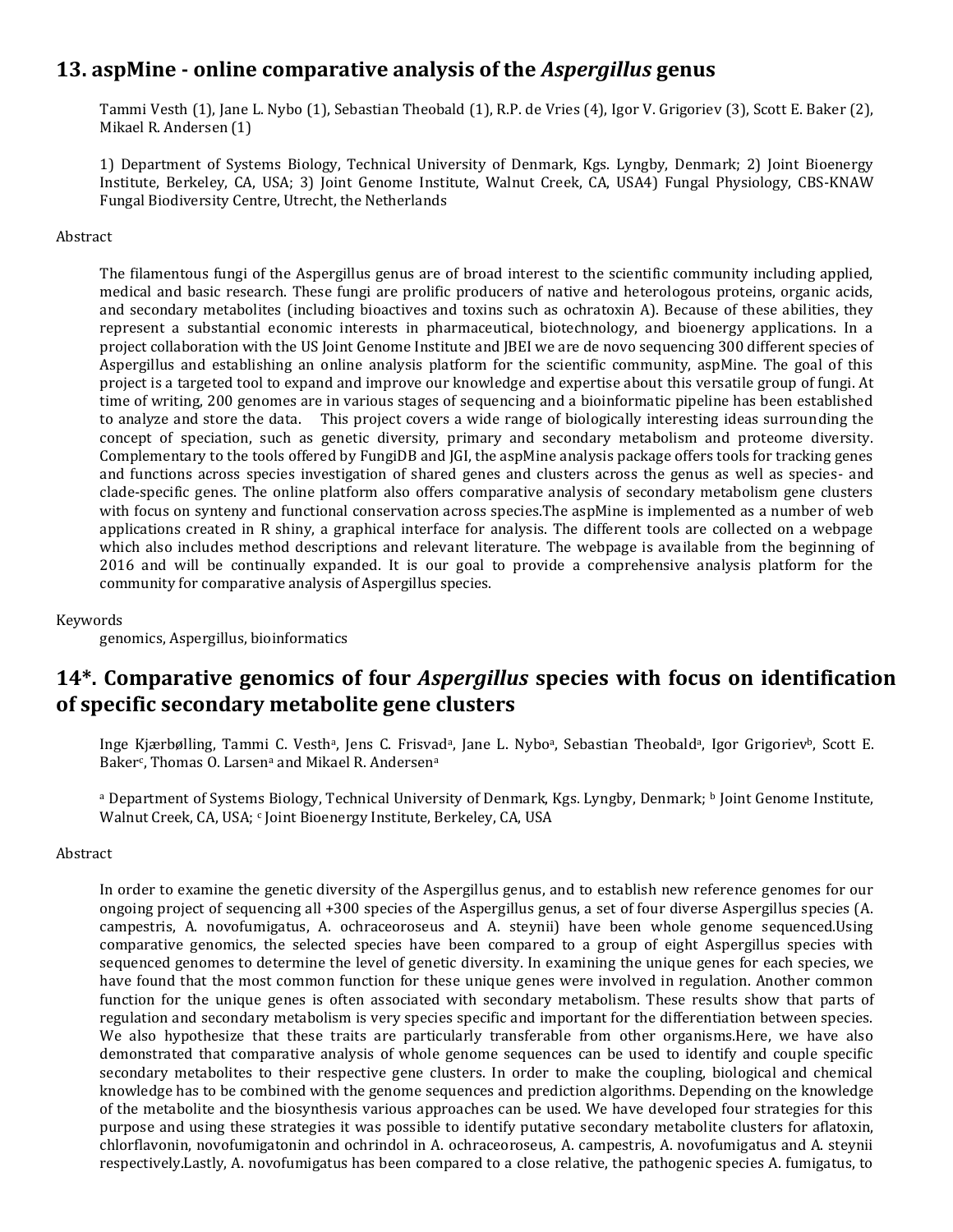get a better understanding of the mechanisms of pathogenicity and virulence. The A. fumigatus genes known to be involved in pathogenicity/virulence were located in A. novofumigatus and orthologs identified.The genome sequences presented here illustrate the large diversity found in the Aspergillus genus and highlights the potential for discovery of new and beneficial secondary metabolites. It also shows how biological, biochemical and sequence information can be combined to identify genes involved in specific functions, thereby aiding the future experimental design involved in further investigations.

Keywords

Aspergillus, whole genome sequenced, comparative genomics, diversity, secondary metabolite (SM), gene cluster, pathogenicity

### **15\*. Highly active promoters for protein production during extremely low growth rates in** *Aspergillus niger*

Franziska Wanka<sup>1</sup>, Mark Arentshorst<sup>2/3</sup>, Thomas Jørgensen<sup>2/3</sup>, Arthur F.J. Ram<sup>2/3</sup>, Vera Meyer<sup>1/2/3</sup>

<sup>1</sup> Berlin University of Technology, Institute of Biotechnology, Department of Applied and Molecular Microbiology, Gustav-Meyer-Allee 25, 13355 Berlin, Germany; <sup>2</sup> Leiden University, Institute of Biology Leiden, Department of Molecular Microbiology and Biotechnology, Sylviusweg 72, 2333 BE Leiden, The Netherlands; 3Kluyver Centre for Genomics of Industrial Fermentation, P.O. Box 5057, 2600 GA Delft, The Netherlands

#### Abstract

The concept of perfusion or retentostat cultivations attracts renewed interest for cultivations of mammalian and microbial cells. A perfusion cultivation mode refers to a continuous inflow and outflow of medium, while the cells are retained within the bioreactor. As a result, the growth rate of the culture can decrease down to a level of almost zero. The major advantage of the perfusion mode is high cell number and high productivity in small-scale bioreactors. Another advantage of this cell retention cultivation mode is the continuous removal of toxic products and/or the production of unstable products, which cannot remain stable in a batch or fed-batch culture due to inherent sensitivities against proteases or other degradative enzymes.We have recently shown that retentostat cultivations of the microbial cell factory Aspergillus niger can be kept stable for at least two weeks, adjusts almost zero-growth rates under which A. niger undergoes asexual reproduction and induces a transcriptional program which suggests that A. niger becomes specifically adapted to produce secondary metabolites and cysteine-rich proteins (Jørgensen et al., 2010, AEM 76). In order to exploit this phenomenon, we screened the transcriptome of A. niger for genes highly up-regulated under zero-growth conditions. Two were selected (anafp, hfbD) and their promotor activities studied using luciferase (mluc) as intracellular reporter gene as well as the biotechnological relevant antifungal protein AFP as secreted, cysteine-rich protein, which is toxic for A. niger. Expression cassettes were constructed and used to replace the endogenous anafp and hfbD genes, respectively. The expression of mluc and afp were investigated in all four strains at the level of mRNA and protein, which demonstrated that the anafp promoter mediates a very high peak-like expression profile, whereas the hfbD promoter mediates a constant but moderate high protein expression during 14 days of cultivation. These findings open new perspectives for the perfusion cultivation mode of A. niger for high production of heterologous proteins with industrial relevance.

### Keywords

perfusion fermentation, zero growth rate, antifungal protein, hydrophobin, promoter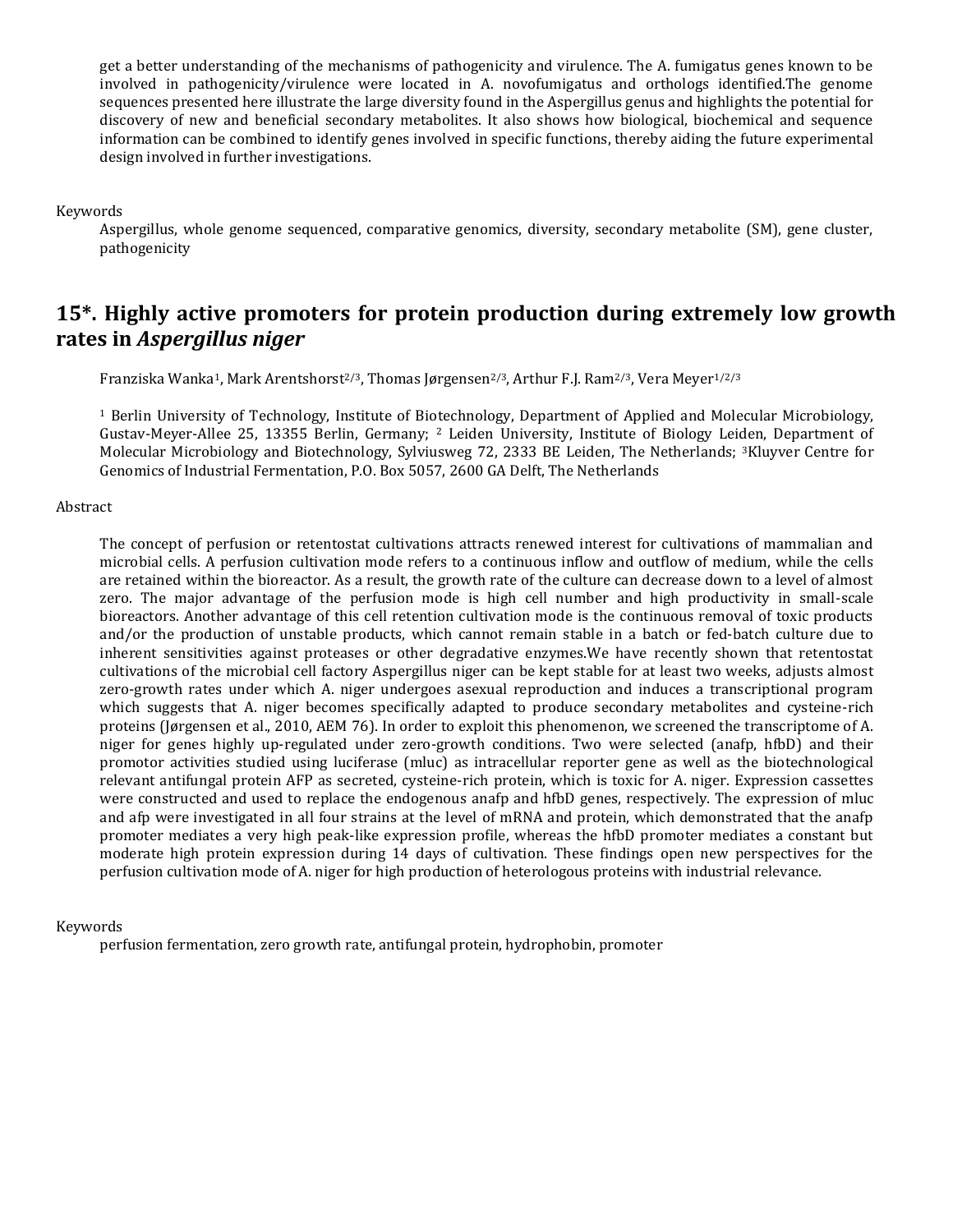### **16. How Aspergilli rearrange Secondary Metabolic Gene Clusters to Generate New Compounds**

Sebastian Theobald (1), Tammi C. Vesth (1), Jane L. Nybo (1) , Jens C. Frisvad (1), Kristian F. Nielsen (1), Thomas O. Larsen (1), Igor V. Grigoriev (3), Uffe H. Mortensen (1), Scott E. Baker (2), Mikael R. Andersen (1)

1) Department of Systems Biology, Technical University of Denmark, Kgs. Lyngby, Denmark; 2) Joint Bioenergy Institute, Berkeley, CA, USA; 3) Joint Genome Institute, Walnut Creek, CA, USA

#### Abstract

The WHO is reporting a rising number of multidrug resistant strains every year, increasing the need for new drug development. However, the current methods for natural product discovery rely on a large amount of experimental work, making them unable to keep up with this demand .In the aspMine project, we are sequencing and analyzing more than 300 genomes of Aspergillus species, partially to tackle this problem and increase the speed of natural product discovery using comparative genomics.Our comparative approach relies on a database setup (MySQL), the Secondary Metabolite Unique Regions Finder (SMURF) algorithm, BLASTP and clustering analysis to process the huge amount of data. Finally, the analysis of this large dataset enables us to examine gene cluster diversity and dynamics in Aspergilli. In the previous studies we have shown that Aspergilli harbour up to 60 secondary metabolic gene clusters (SMGC), many of them of unknown function, promising possible solutions for the demand in natural products.In this study we are focusing on the SMGCs that have been combined and rearranged into larger SMGC. We use knowledge based filtering on tailoring domains of SMGCs to define their borders in syntenic block analysis and detect cases of SMGC insertion. Verification of rearrangement events is done by analysis of tailoring domains. With this study, we describe SMGC dynamics throughout the Aspergillus genus and give insights into rearrangement of SMGC for new natural products. Our results will be helpful in the development of new natural compounds and tackle the problem of antibiotic resistance.

#### Keywords

Aspergillus, secondary metabolism, comparative genomics, genetic diversity

### **17. Oligonucleotide directed mutagenesis of Aspergilli genomes using CRISPR-Cas9 technology**

Christina Spuur Nødvig<sup>1</sup>, Jakob Blæsbierg Nielsen<sup>1</sup> and Uffe Hasbro Mortensen<sup>1</sup>

<sup>1</sup>Eukaryotic molecular cell biology group, Department of Systems Biology, Technical University of Denmark

### Abstract

The CRISPR-Cas9 genome editing technology has recently been adapted for several species of filamentous fungi, including various Aspergilli species, Trichoderma reesei, Neurospora crassa, and Pyricularia oryzae among others. CRISPR-Cas9 induces specific DNA double strand breaks (DSBs) in the genome using a small specific RNA molecule as a guide. These breaks can then be used to destroy selected genes by relying on error-prone DNA repair by the non-homologous end-joining (NHEJ) to introduce mutations, or by increasing the efficiency of gene targeting in NHEJ proficient strains. Although elimination of a gene is an efficient tool towards understanding the function of the encoded protein, it is often advantageous to introduce small specific mutations to dissect the functionality of the protein in more detail. For example, it is possible to address the importance of individual amino-acid residues in protein function by changing single codons in the gene. Similarly, by introducing subtle changes in a multi-domain protein it is possible to understand the contribution of individual domains in the overall function of this protein. In applied sciences, site directed mutagenesis can be used to optimize enzyme function by protein engineering. Here we demonstrate a simple strategy for the generation of seamless point mutations, using short synthetic single stranded oligonucleotides and a CRISPR-Cas9 system in Aspergillus nidulans, and explore the parameters for efficient gene targeting, using this type of gene targeting substrate. We show that even in fungi with a well-established genetic toolbox CRISPR-Cas9 can still be a valuable addition, opening up new genetic engineering strategies.

### Keywords

Aspergillus, CRISPR-Cas9, point mutations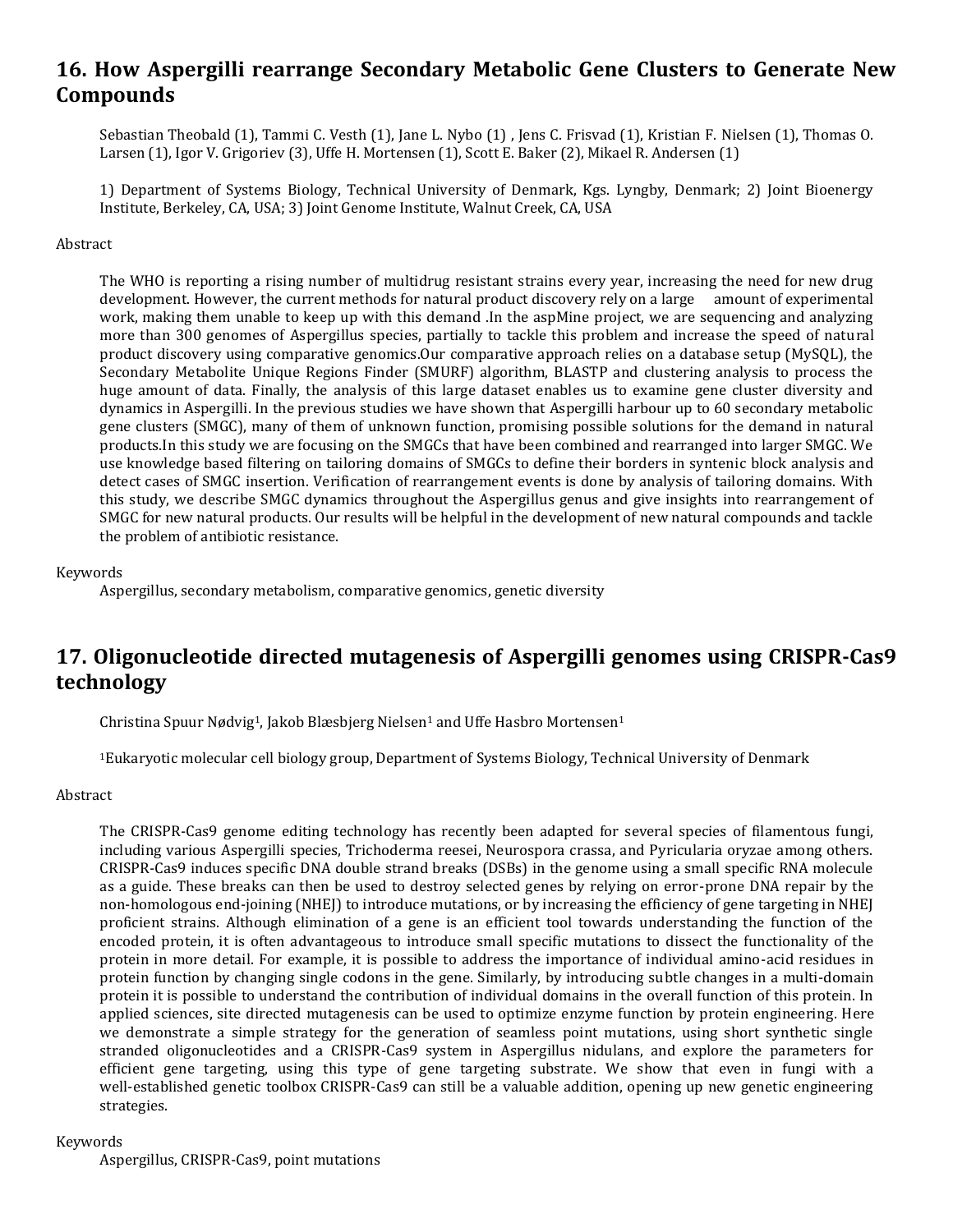### **18\*. Genetic interactions of** *A. fumigatus rlmA* **with components of the cell wall integrity pathway and its relationship with production of fumiquinazolines**

ROCHA, M.C.<sup>1</sup> ; FABRI, J.H.T.M.<sup>1</sup> ; GODOY, K.F.<sup>1</sup> ; CASTRO, P.A.C.<sup>2</sup> ; BOM, V.L.P. <sup>2</sup> ; HORI, J.3; Fill, T.P. <sup>4</sup> ; CUNHA, A. F <sup>1</sup> .; GOLDMAN, G.H <sup>2</sup> . MALAVAZI, I.<sup>1</sup>

<sup>1</sup>Departamento de Genética e Evolução, Centro de Ciências Biológicas e da Saúde, Universidade Federal de São Carlos, São Carlos, Brazil. 2Departamento de Ciências Farmacêuticas, Faculdade de Ciências Farmacêuticas de Ribeirão Preto, Universidade de São Paulo, Ribeirão Preto, São Paulo, Brazil. 3Departamento de Farmacologia, Faculdade de Medicina de Ribeirão Preto, Universidade de São Paulo, Ribeirão Preto, São Paulo, Brazil. <sup>4</sup> Instituto de Química, Universidade Estadual de Campinas, Campinas, São Paulo, Brazil.

### Abstract

Aspergillus fumigatus is an allergen of mammals and an important opportunistic pathogen that causes invasive pulmonary aspergillosis in immunosuppressed individuals. The ability to handle different stress conditions is essential to the survival and virulence of the pathogen inside the host. Therefore, environmental changes are sensed by invading microorganisms and transduced through signaling transduction pathways that lead to cell adaptation strategies. The Cell Wall Integrity Pathway (CWIP) is a signaling cascade primarily activated in fungal cells under conditions of synthesis and/or remodeling of the cell wall. In S. cerevisiae, CWIP is launched by the activation of the Protein Kinase C (PKC1), which interplays with a MAP kinase cascade (MAPK) leading to the phosphorylation of the associated RLM1 transcription factor. We have demonstrated that A. fumigatus rlmA homologue plays an important role in the maintenance of the cell wall and the ΔrlmA strain is avirulent in a mouse model infection of invasive pulmonary aspergillosis. Here, we observed that rlmA deletion led to increased TNF-α production by bone marrow derived macrophages and higher detection of β-1,3 glucan in the fungal cell wall in comparison to the wild-type and complementing strain, suggesting that the ΔrlmA mutant had altered cell wall organization. In addition, we analyzed the genetic interactions of the A. fumigatus rlmA with the other components of the CWIP in A. fumigatus, i. e., pkcAPKC1 and mpkAMPK1 during the cell wall stress. Our results indicate that there is an epistatic relationship between these genes indicating that the CWIP organization in A. fumigatus resembles that of S. cerevisiae. Additionally, we verified that rlmA are involved in the production of gliotoxin and fumiquinazoline C since the ΔrlmA mutant presented lower concentration of these secondary metabolites. Consistently, the expression of the genes in the fumiquinazoline cluster (fmqA-E) was down regulated in ΔrlmA mutant during the asexual development. Our results show that canonical CWIP is conserved in this pathogen and plays an important role in virulence, host recognition and production of secondary metabolites. Financial support: FAPESP and CNPq, Brazil

### Keywords

Aspergillus fumigatus , cell wall, Genetic interactions

### **19. ROLE OF A SECONDARY METABOLISM GENE CLUSTER IN THE PATHOGENIC INTERACTION BETWEEN** *Aspergillus flavus* **AND** *Zea mays*

C. Miccoli<sup>1</sup>, M. Reverberi<sup>1</sup>, C. Fanelli<sup>1</sup>, G. O'Brian<sup>2</sup>, G.A. Payne<sup>2</sup>, S. La Starza<sup>1</sup>

<sup>1</sup>Department of Environmental Biology, University of Rome "Sapienza", Rome, Italy; <sup>2</sup> Department of Plant Pathology, North Carolina State University, 851 Main Campus Drive,Raleigh 27695 – 7567, NC, USAE-mail: cecilia.miccoli2@gmail.com

#### Abstract

Aspergillus flavus is an opportunistic and saprophytic crops pathogen mostly known as an effective mycotoxins producer. Starting from previous studies aimed to identify gene clusters encoding for secondary metabolites, involved in pathogenicity of A. flavus, we focused on Cluster32 and specifically on a Zn2Cys6 transcription factors, present inside the cluster. Our purpose is to understand its role in the regulation of Cluster32 expression and to clarify finally its significance within the process of pathogenesis.To achieve this, we designed a knockout mutant for Zn2Cys6 via the TOPO cloning method: we have assembled a construct containing the argD gene, coding for the enzyme ACETYL ORNITHINE AMINOTRANSFERASE, flanked by 3\_R and 5\_R, regions homologue to Zn2Cys6. Once obtained, we used the deletion construct to transform AFC-1, a double auxotroph mutant incapable of producing Arginine and Uracil. Simultaneously, to characterize better the metabolic profile related to the cluster 32, we produced overexpression mutants of Zn2Cys6 fused to GFP. Thus, mutants were screened by fluorescence emission.Such mutant, have been tested to assay pathogenicity and fitness in different environmental conditions, compared to the wild type

Keywords: Aspergillus flavus, argD, cluster 32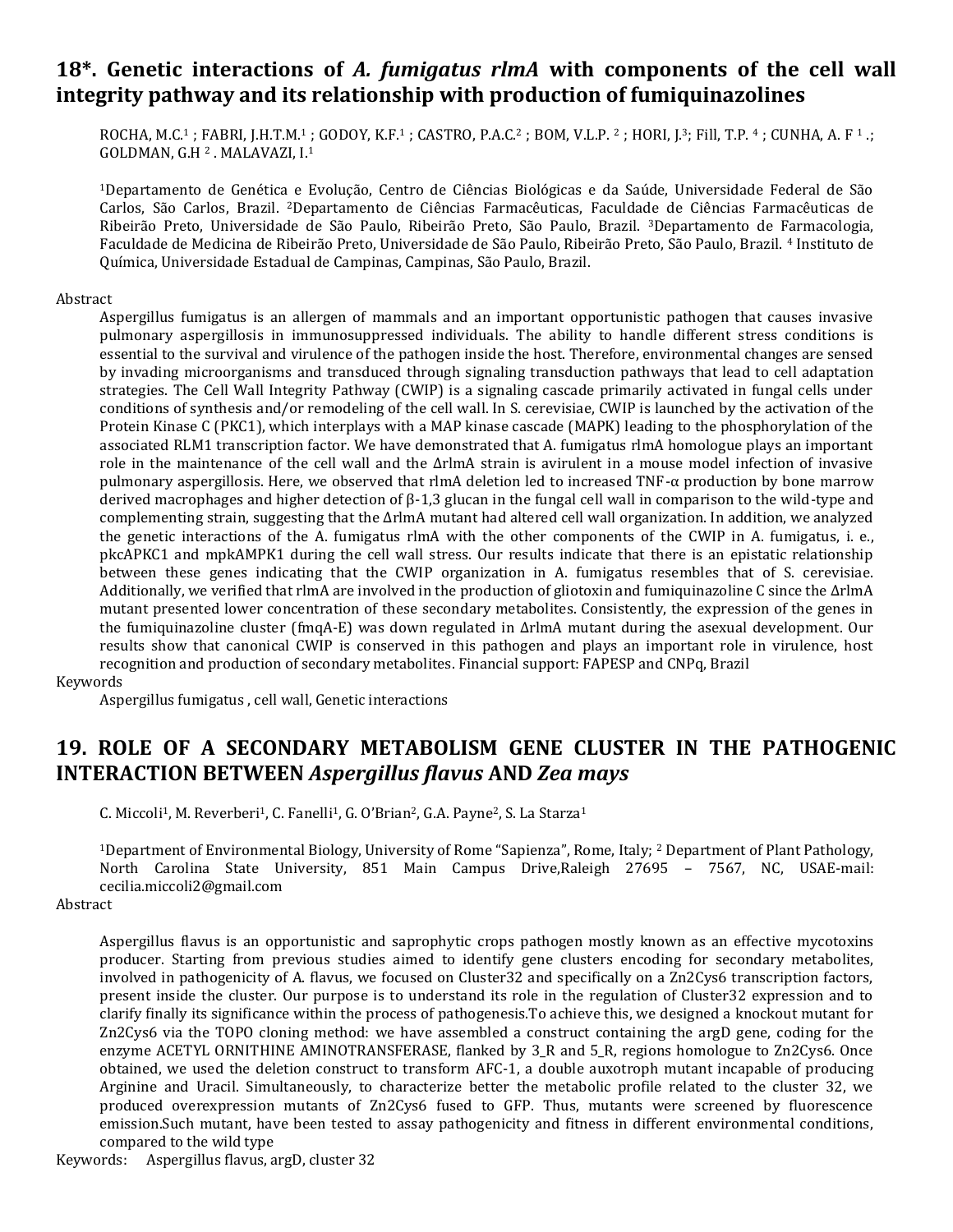### **20\*. High resolution visualization and exoproteomics of plant biomass colonization and degradation by** *Aspergillus niger* **wild type and regulatory mutants**

Joanna E. Kowalczyk<sup>1\*</sup>, Claire Khosravi<sup>1</sup>, Samuel Purvine<sup>2</sup>, Alice Dohnalkova<sup>2</sup>, Galya Orr<sup>2</sup>, Errol Robinson<sup>2</sup>, Erika Zink<sup>2</sup>, Ad Wiebenga<sup>1</sup>, Evy Battaglia<sup>1</sup>, Isabelle Benoit<sup>1</sup>, Scott Baker<sup>2</sup>, Ronald P. de Vries<sup>1</sup>

<sup>1</sup>Fungal Physiology, CBS-KNAW Fungal Biodiversity Centre & Fungal Molecular Physiology, Utrecht University, the Netherlands; 2Environmental Molecular Sciences Laboratory, Department of Energy, USA.

#### Abstract

Aspergillus niger is an ascomycete fungus able to secrete multiple extracellular enzymes that break down plant polymers. This ability has been extensively researched by scientists and industrial companies for many industrial applications. The production of these enzymes is tightly regulated by several regulators, such as the carbon catabolite repressor CreA and the (hemi-)cellulolytic activators XlnR and AraR. While the effects of regulator deletions on the production of the enzymes has been studied, how this affects the colonization and degradation of plant biomass by A. niger has so far not been studied in detail.In this study we have addressed this topic by detailed visualization of the colonization and degradation of wheat bran by A. niger wt and mutants for the regulators mentioned above using high-tech microscopy of the DOE-EMSL institute (Helium Ion Microscope (HIM), ETEM, liquid cryoTEM, super resolution and standard confocal fluorescence microscopy, FISH). To explore the molecular basis for the differences observed between the strains we also performed exo-proteome analysis on these cultures. This way we could link the reduction in degradation efficiency of the mutants to the absence of subsets of enzymes. This study for the first time unearths the correlation between enzyme production and substrate colonization and reveals which enzymes play an essential role in this process. Highlights from this study will be presented.

#### Keywords

Aspergillus niger, plant biomass degradation, transcription factors, regulation, colonization

### **21\*. Production of novel synthetic natural products by engineering of fungal PKS-NRPS hybrids**

Maria Lund Nielsen, Thomas Isbrandt Petersen, Uffe Hasbro Mortensen, Mikael Rørdam Andersen, Jakob Blæsbjerg Hoof, Thomas Ostenfeld

LarsenSection for Eukaryotic Biotechnology, Department of Systems Biology, Technical University of Denmark, Søltofts Plads, Kongens Lyngby, Denmark

#### Abstract

Filamentous fungi are prolific producers of a large number of bioactive and structurally diverse secondary metabolites. These include compounds of mixed biosynthetic origin such as cytochalasin E, where the PKS-NRPS encoding gene ccsA from Aspergillus clavatus has been shown to be involved in the biosynthesis of the core backbone of the molecule.1 Here, we will present our efforts towards biocombinatorial synthesis of novel natural products through engineering of the cytochalasin E pathway. First, co-expression of CcsA with a trans-acting enoyl reductase CcsC encoded in the same A. clavatus gene cluster resulted in a Diels Alder derived product when expressed in A. nidulans. Secondly, we have identified a compound structurally similar to the CcsA/CcsC product by co-expression of the PKS-NRPS Syn2 with the enoyl reductase Rap2 from Magnaporthe oryzae. With the goal of synthesizing novel synthetic natural products, we constructed a CcsA-Syn2 chimeric enzyme and successfully produced the expected new product of mixed polyketide-nonribosomal origin. Thus, swapping of the entire CcsA NRPS module with the corresponding NRPS module from Syn2, led to the production of a compound with the CcsA-specific polyketide backbone attached to the tryptophan residue provided by the Syn2 NRPS. The reciprocal cross (Syn2 PKS and CcsA NRPS) also led to production the expected chimeric product. Furthermore, we have demonstrated that the length and amino acid sequence of the inter-modular linker are not crucial for preserving PKS-NRPS function.

#### References

[1] K. Qiao et al. (2011). Metabolic Engineering,13, 723–732.

Keywords Aspergillus nidulans, Aspergillus clavatus, Magnaporthe oryzae, PKS-NRPS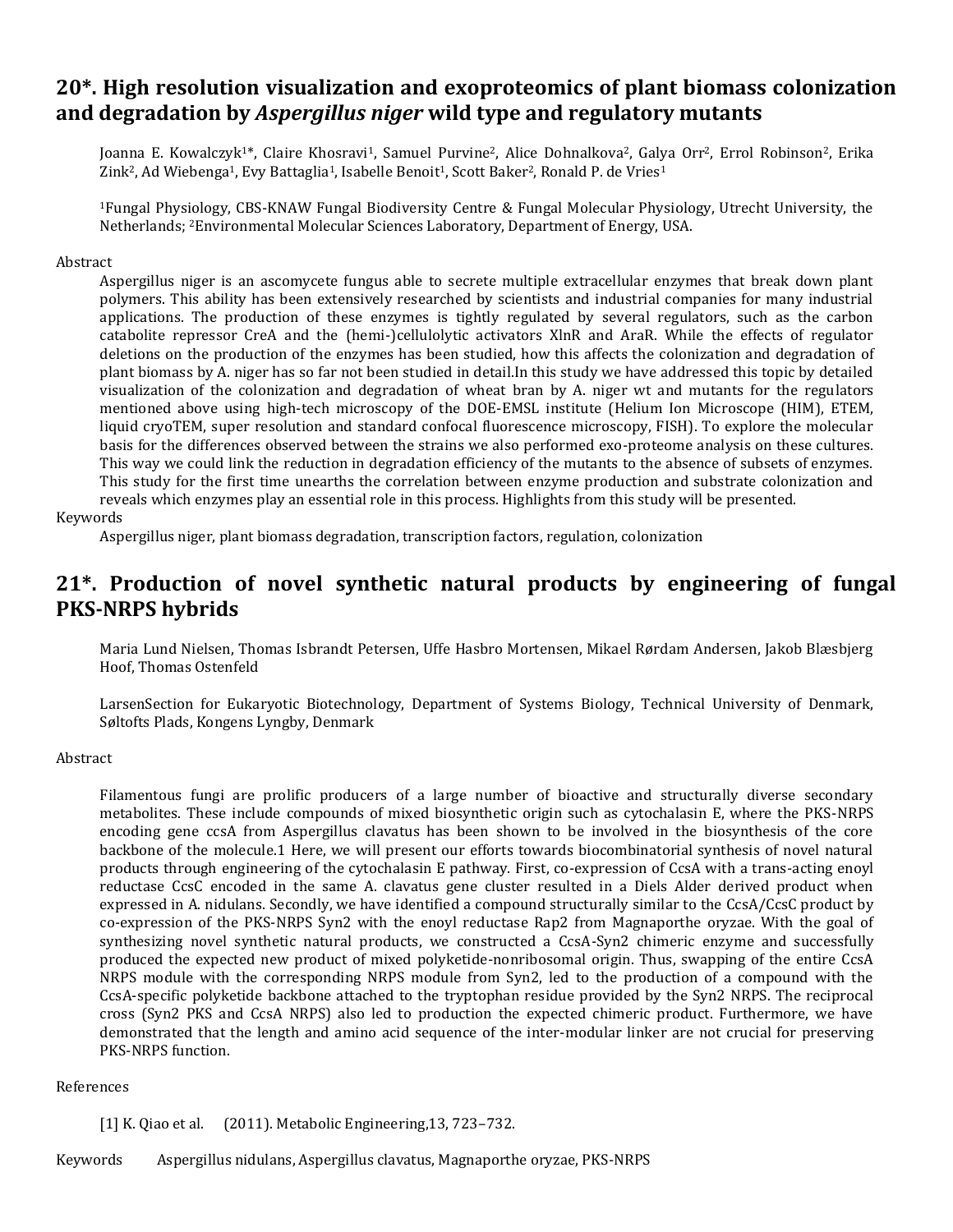### **22. Heterologous production of immunosuppressant mycophenolic acid in**  *Aspergillus nidulans*

Zofia Dorota Jarczynska<sup>1</sup>, Jakob Blæsbjerg Hoof<sup>1</sup>, Freja Aasted<sup>1</sup>, Dorte Koefoed Holm<sup>2</sup>, Kiran Raosaheb Patil<sup>3</sup>, Kristian Fog Nielsen<sup>1</sup>, Uffe Hasbro Mortensen<sup>1</sup>

<sup>1</sup>Department of Systems Biology, Technical University of Denmark, 2800 Kgs. Lyngby, Denmark; 2Novozymes A/S, 2880 Bagsværd, Denmark; 3European Molecular Biology Laboratory, 69117 Heidelberg, Germany

#### Abstract

Filamentous fungi are well-known producers of a wide range of valuable secondary metabolites, which can be advantageously exploited e.g. in the pharmaceutical industry. One of the most prominent examples is mycophenolic acid (MPA). MPA inhibits inosine-5'-monophosphate dehydrogenase (IMPDH), which catalyzes the rate limiting step in the guanine nucleotide synthesis. Since B- and T-lymphocytes rely entirely on de novo purine synthesis, MPA is used as an immunosuppressant during organ transplants. We have recently identified the mpa gene cluster in Penicillium brevicompactum1 and have subsequently verified several steps in the MPA biosynthetic pathway2,3,4. However, the role of four genes remained to be characterized. We have therefore heterologously expressed the mpa cluster in a stepwise manner in Aspergillus nidulans and established a cell factory for MPA production. Using this strategy, we have demonstrated that MpaA possesses prenyl transferase activity and catalyzes the conversion from 5,7-dihydroxy-4-methylphtalide to 6-farnesyl-5,7-dihydroxy-4-methylphtalide (FDHMP). We have also shown that MpaG catalyzes the last enzymatic step in the biosynthesis of MPA in vivo, resulting in the production of MPA. Interestingly, one of the intermediates (demethyl-MPA) can be formed from FDHMP via an unknown enzymatic activity present in A. nidulans. Lastly, we also found exciting examples of cross chemistry in A. nidulans, which resulted in the production of MPA variants, In conclusion, we have successfully characterized the biosynthetic pathway of the top-selling drug, MPA and we have demonstrated that A. nidulans is a suitable cell factory for its heterologous production.

References [1] T.B. Regueira et al. (2011) App. Environ. Microbiol.,77, 3035-3043.[2] B.G. Hansen et al. (2011) App. Environ. Microbiol.,77, 3044-3051.[3] B.G. Hansen et al. (2012) App. Environ. Microbiol.,78, 4908-4913.[4] B.G. Hansen et al. (2011) BMC Microbiol.,11, 202.

Keywords cell factory, Aspergillus nidulans, mycophenolic acid, secondary metabolism

### **23\*. A comparative proteomic approach to investigate secondary metabolite gene cluster expression in various** *Aspergillus nidulans* **cell types**

Benedict Dirnberger (1), Oliver Valerius (1), Enikö Fekete Szücs (1), Cindy Meister (1), Ines Teichert(2), Jennifer Gerke (1), Danielle Troppens (1), Gerhard H. Braus(1)

(1)Institute of Microbiology & Genetics, Departement of Molecular Microbiology & GeneticsGeorg-August-University Göttingen, Germany; (2)Lehrstuhl für Allgemeine und Molekulare Botanik, Ruhr-Universität Bochum, Bochum 44780, Germany

### Abstract

A. nidulans sexual and asexual differentiation are linked to significant differences in formation of secondary metabolites and the formation of various distinct cell types in the different developmental programmes (Bayram et al., 2016; Fung. Genet. Biol. 87, 30-53). A comparative approach to investigate differences in the proteomes of fungal cells of different developmental programmes was initiated. 1981 proteins could be identified in the vegetative mycelium, 1874 proteins were identified in hyphae where sexual development was induced (dark conditions) and 1889 proteins in hyphae where asexual development was induced (illumination). Hülle cells are unique cell types of Aspergilli and are linked to the sexual programme. These globose thick-walled cells presumably support the formation of cleistothecia which are closed sexual fruiting bodies. A protocol for the enrichment of Hülle cells was established where 963 proteins could be identified. An enzyme of the monodictyphenone cluster as well as the dimethylallyltransferases XptB/XptC are specifically expressed in sexual mycelium and in Hülle cells. The current status of this proteomic comparison will be presented.

Keywords secondary metabolism gene clusters, development, protein expression, proteomics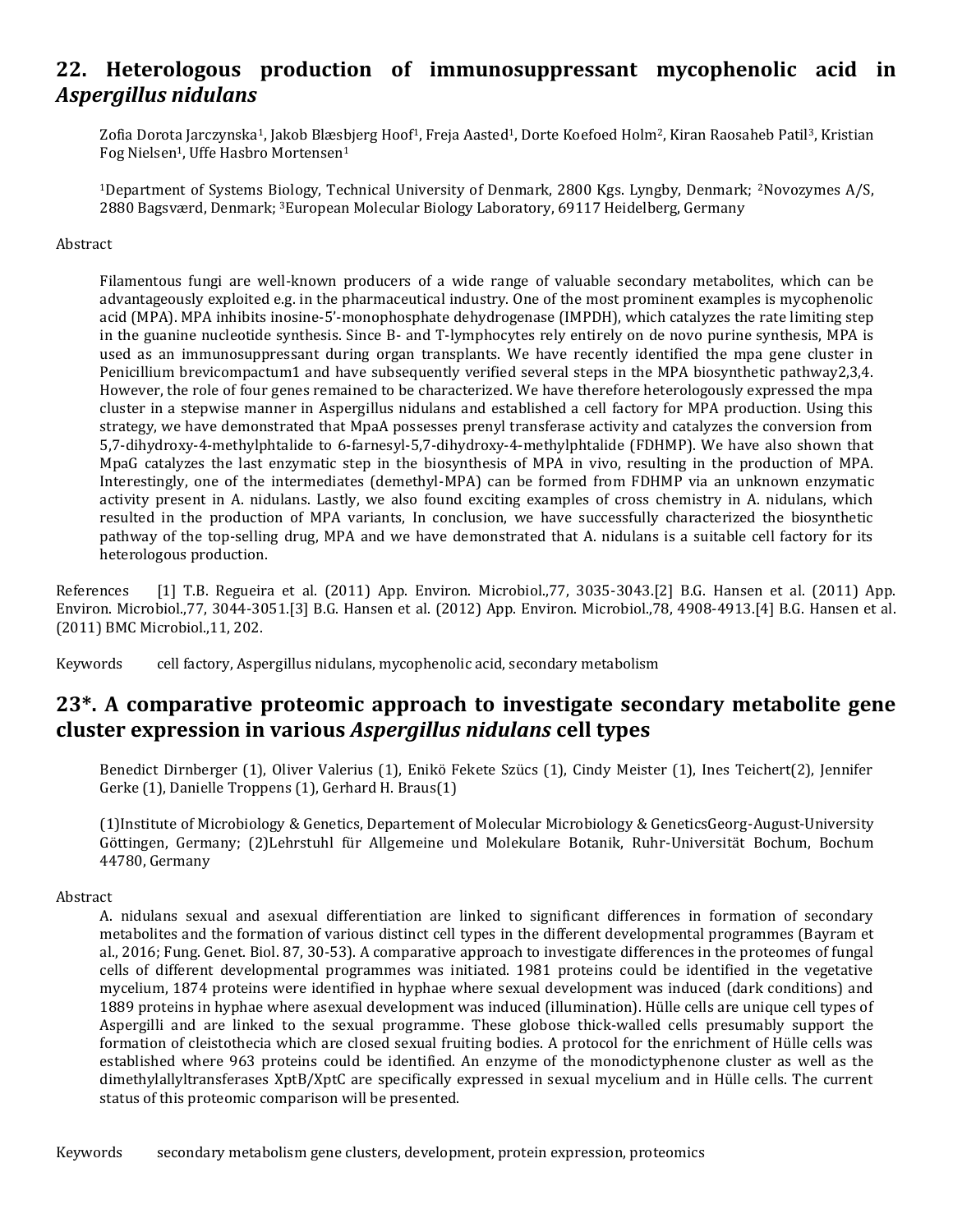### **24. Molecular signaling mechanisms of bacteria-induced fungal silent gene clusters**

Michal Flak, KÖNIG Claudiaª, NETZKER Tinaª, FISCHER Julianeª, VALIANTE Vitoª, SCHROECKH Volkerª, BRAKHAGE Axel A.<sup>a</sup>

<sup>a</sup>Leibniz Institute for Natural Product Research and Infection Biology Hans Knöll Institute (HKI), Jena, GERMANY

#### Abstract

Beyond being an important airborne fungal pathogen of humans, Aspergillus fumigatus harbours extensive secondary metabolism potential. Most of the secondary metabolite gene clusters, however, remain silent under common laboratory cultivation conditions. Natural environment mimicry represents a means of activating the biosynthesis of natural products in A. fumigatus. Co-cultivation of the fungus with a soil-dwelling bacterium Streptomyces rapamycinicus leads to the activation of a cryptic pathway, yielding fumicyclines, a group of short-lived meroterpenoids. The interdomain communication appears to be mediated through close proximity of the two organisms, whereby the actinomycete attaches to the fungal hyphae. A. fumigatus rapidly responds to the stimulus by activating several signaling cascades that interconnect during the process. Among these, the cell wall integrity signaling pathway, and in particular its final effector, a MAP kinase MpkA contributes crucially to the signal transmission. The objective of the present project is to further elucidate the mechanism of bacteria-induced signal transduction, using the combination of molecular microbiology and analytical chemistry methods.

#### Keywords

A. fumigatus, S. rapamycinicus, secondary metabolism

### **25. The ER protein BsdA is a HulA\_'Rsp5 adaptor necessary for vacuolar turnover of a misfolded version of the UapA transporter via selective autophagy**

Minoas Evangelinos, Olga Martzoukou, Koar Chorozian, Sotiris Amillis and George Diallinas

Faculty of Biology, University of Athens, Panepistimioupolis 15784, Athens, Greece; diallina@biol.uoa.gr

### Abstract

Transmembrane proteins translocate co-translationally in the endoplasmic reticulum (ER) membrane and traffic as vesicular cargoes, via the Golgi, in their final membrane destination. Misfolding in the ER leads to protein degradation basically through the ERAD/proteasome system. Here, we use a specific mutant version of the purine transporter UapA (ΔR481) to show that misfolded versions of plasma membrane cargoes undergo vacuolar turnover prior to localization in the plasma membrane. We show that non-endocytic vacuolar turnover of ΔR481 is absolutely dependent on BsdA, an ER transmembrane adaptor of HulARsp5 ubiquitin ligase. We obtain in vivo evidence that BsdA interacts with HulARsp5 and ΔR481, primarily in the ER. Importantly, ΔR481 is shown to co-localize, in a BsdA-dependent manner, with the key selective autophagy marker Atg8, in the proximity of the ER and in vacuoles. Genetic block of autophagy (atg9Δ, rabOts) reduces, but does not abolish the non-endocytic vacuolar turnover of ΔR481, suggesting that in this case a fraction of the misfolded transporter might be redirected for vacuolar degradation via the Golgi. Our results support that multiple routes along the secretory pathway operate for the detoxification of Aspergillus nidulans cells from misfolded membrane proteins, and that BsdA is key factor for marking specific misfolded cargoes.

### Keywords

membrane traffic/turnover/transporter/selective autophagy/Aspergillus/protein misfolding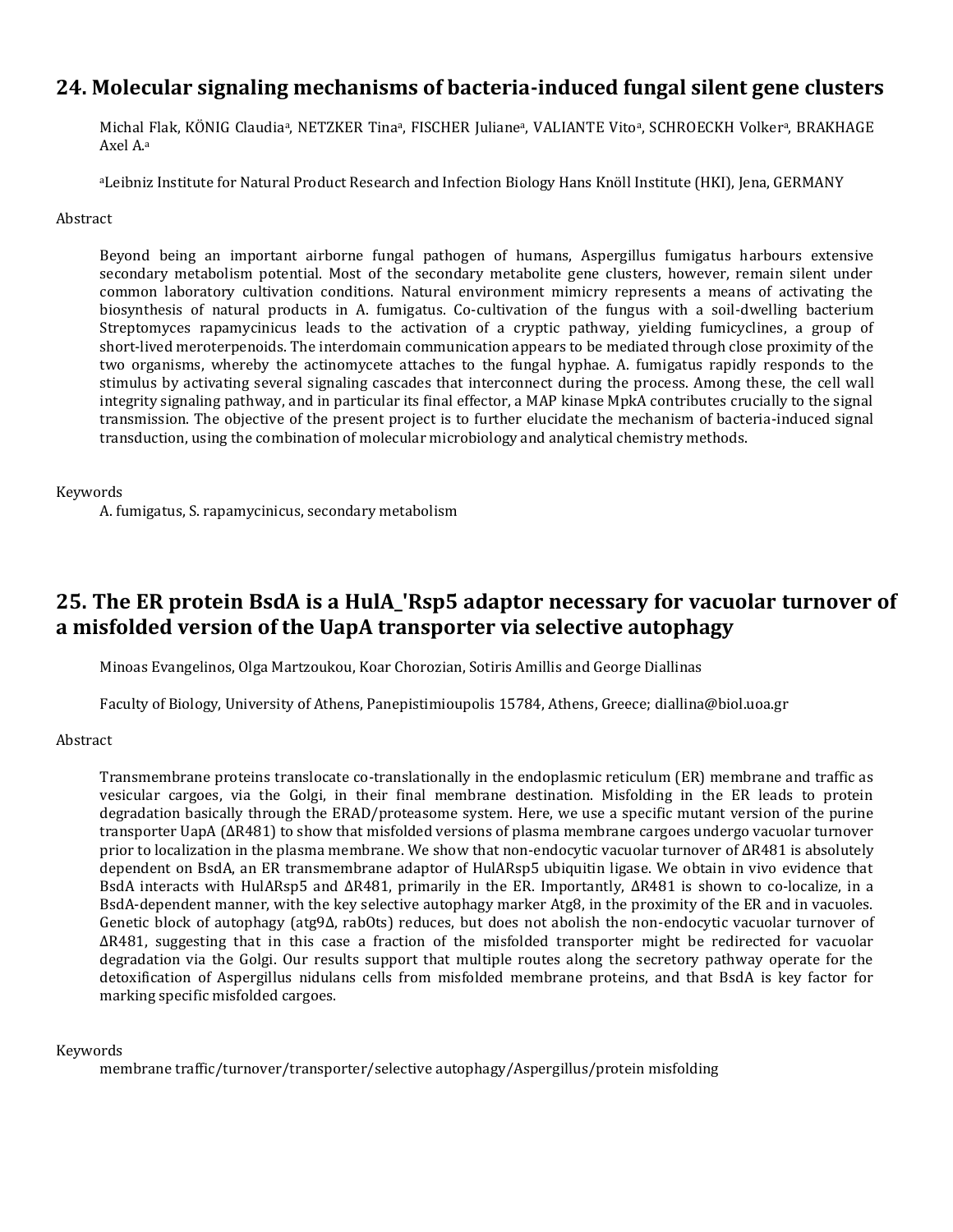### **26. The** *Aspergillus fumigatus* **leucine biosynthesis-regulator LeuB is crucial for adaptation to iron starvation and virulence in** *Galleria mellonella*

Thomas Orasch, Sophie Pleiferª, Ulrike Binder<sup>b</sup>, Fabio Gsaller¢, Michael Bromley¢, Hubertus Haasª

<sup>a</sup> Department of Molecular Biology, Medical University of Innsbruck, Austria;<sup>b</sup> Division of Hygiene and Medical Microbiology, Medical University of Innsbruck, Austria; Che University of Manchester, Manchester Academic Health Science Centre, Manchester, UK. The Manchester Fungal Infection Group, The University of Manchester, Manchester, UK

### Abstract

The mould Aspergillus fumigatus is the most common airborn fungal pathogen of humans causing allergic reactions and severe invasive diseases in immunocompromised patients. In order to identify potential novel targets for antifungal therapy, we investigated the mechanisms involved in biosynthesis and regulation of the amino acid leucine, which represents an essential amino acid for humans. Therefore, we generated three A. fumigatus mutant strains lacking either the leucine biosynthetic enzymes LeuA ( $\mathbb{Z}$ -isopropylmalate isomerase, Afu2g11260) or LeuC (isopropylmalate synthase, Afu1g15000), or the leucine regulatory transcription factor LeuB (Afu2g03460). Deficiency in either LeuA (strain ∆leuA) or LeuC (strain ∆leuC) resulted in leucine auxotrophy, whereby the ∆leuC mutant required significantly higher leucine supplementation for growth than the ∆leuA mutant. Deficiency in LeuB (strain ∆leuB) resulted in partial leucine auxotrophy, i.e. the mutant was able to grow without leucine supplementation but required leucine supplementation for full growth. Interestingly, the ∆leuB mutant displayed significantly decreased resistance to iron starvation. In the Galleria mellonella infection model, deficiency of LeuA, LeuB and particularly LeuC attenuated virulence of A. fumigatus. In conclusion, these data demonstrate that leucine metabolism is a virulence determinant of A. fumigatus and reveal an unprecedented crosstalk between leucine and iron metabolism.

### Keywords

leucine, Aspergillus fumigatus,Galleria mellonella,iron

### **27. Lactose uptake is mediated by differentially regulated permeases in** *Aspergillus nidulans***, one of which is also involved in cellobiose catabolism**

Levente Karaffa, László Kulcsár, Anita Kovács, Napsugár Kavalecz, Michel Flipphi, Erzsébet Fekete

Department of Biochemical Engineering, Faculty of Science and Technology, University of Debrecen, H-4010, Debrecen, Hungary

### Abstract

In Aspergillus nidulans, uptake rather than hydrolysis is the rate-limiting step of lactose catabolism. Deletion of the lactose permease A (lacpA) gene reduces the growth rate on lactose while its overexpression enables faster growth than wild-type strains are capable of. We have identified a second physiologically relevant lactose transporter, LacpB. Mycelia from mutants deleted for lacpB appear to take up only minute amounts of lactose, while lacpA/lacpB double deletion strains are unable to produce new biomass from lactose. Although transcription of both permease genes was strongly induced by lactose, their inducer profiles differ markedly. lacpB responded also strongly to beta-linked glucopyranose dimers cellobiose and sophorose, while these inducers of the cellulolytic system did not provoke any lacpA response. On the other hand, lacpA but not lacpB expression was consistently high in D-galactose cultures. In a lacpA-negative background, lacpB was overinduced by cellobiose in comparison to wild type; consequently, cellobiose uptake was faster and biomass formation accelerated in lacpA deletants. In contrast, in lacpB knockout strains, growth rate and cellobiose uptake were considerably reduced relative to wild type, indicating that the cellulose- and lactose catabolic systems employ common elements. Nevertheless, our permease mutants still grew on cellobiose which suggests that its uptake in A. nidulans prominently involves hitherto unknown transport systems.

### Keywords

Aspergillus nidulans, Lactose, Cellobiose, Transporter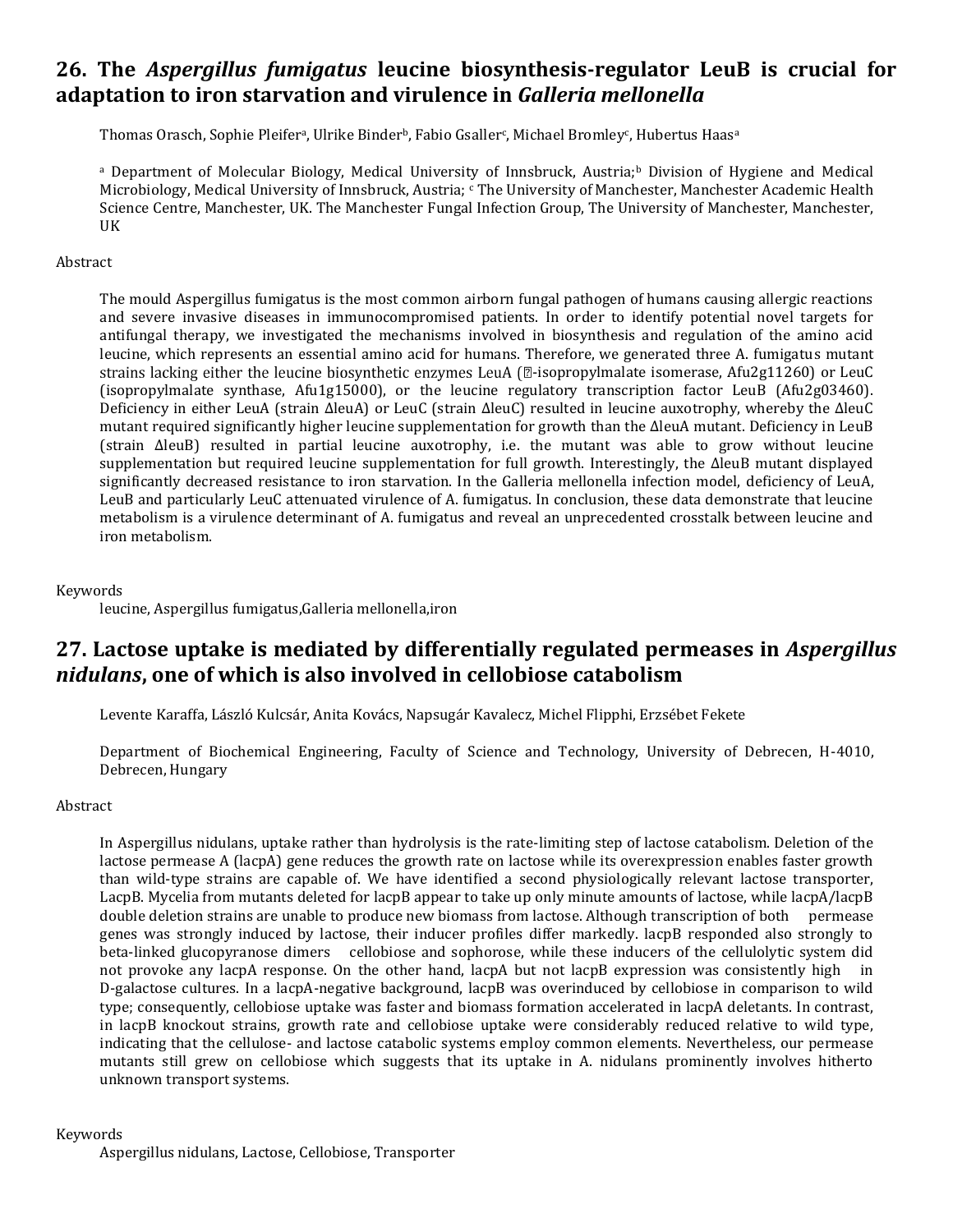### **28. The Monothiol Glutaredoxin GrxD is Essential for Growth and Iron Homeostasis in** *Aspergillus fumigatus*

Matthias Misslinger, K. Mair<sup>a</sup>, N. Beckmann<sup>a</sup>, E.R. Werner<sup>b</sup>, H. Haas<sup>a</sup>

<sup>a</sup>Department of Molecular Biology, Medical University of Innsbruck, Austria; bDivision of Biological Chemistry, Biocenter, Innsbruck Medical University, Austria

#### Abstract

Efficient adaptation to iron starvation is an essential virulence determinant of the most common airborne fungal pathogen Aspergillus fumigatus. In the current study we characterized the role of the A. fumigatus monothiol glutaredoxin ortholog GrxD (Afu2g14960), orthologs of which mediate cellular transport and sensing of iron in S. cerevisiae and S. pombe.Heterokaryon rescue technology proved that grxD is an essential gene in A. fumigatus, which contrasts S. cerevisiae and S. pombe. Conditional expression of grxD demonstrated that GrxD deficiency can be partially compensated by high iron supplementation. Taken together with the transcriptional upregulation of grxD during iron starvation, these data are in agreement with a role of GrxD in cellular iron transport. In a shift from GrxD-inducing to -repressing conditions under iron starvation, the grxDc strain displayed increased accumulation of protoporphyrine IX (PpIX), the iron-free precursor of heme. This is consistent with a role of GrxD in iron sensing as PpIX accumulation is a hallmark of deficiency in HapX, the major transcription factor required for adaptation to iron starvation. However, deregulation of iron-regulated genes at the transcriptional level was not observed. Moreover, we identified a strain, which carries a grxDc suppressor mutation enabling growth in standard medium. Transcriptional analysis combined with genetic mapping revealed that the suppressor phenotype is caused by derepression of iron uptake via inactivation of sreA, which encodes a transcriptional repressor of siderophore biosynthesis and reductive iron assimilation.

References [1] Labbé, Curr Opin Microbiol, 16(6):669–76, 2013[2] Outten, Curr Opin Microbiol,16(6):662–8, 2013[3] Haas, Front Microbiol, 3:28, 2012[4] Schrettl, Mol Microbiol, 70(1):27–43, 2008

Keywords grxD, iron

### **29. Prediction of secondary metabolite encoding genes based on chemical structure analysis**

Thomas Isbrandt<sup>1</sup>, Maria Lund Nielsen<sup>1</sup>, Casper Hoeck<sup>3</sup>, Rasmus J. N. Frandsen<sup>2</sup>, Thomas Ostenfeld Larsen<sup>1</sup>

<sup>1</sup> Natural Product Discovery, Department of Systems Biology, Technical University of Denmark, Søltofts Plads, Building 221; <sup>2</sup> Eucaryotic Molecular Cell Biology, Department of Systems Biology, Technical University of Denmark, Søltofts Plads, Building 223; <sup>3</sup> Department of Chemistry, Technical University of Denmark, Kemitorvet, Building 207

### Abstract

Dereplication of the secondary metabolite profile from the filamentous fungus Aspergillus brasiliensis, by High Performance Liquid Chromatography coupled with Diode Array Detection and High Resolution Mass Spectrometry lead to the discovery of a novel biomarker having a unique UV spectrum and elemental composition. Structural elucidation based on Nuclear Magnetic Resonance spectroscopy of the pure compound revealed an apolar polyketide or fatty acid derived secondary metabolite, possibly assembled from two entities, a C8 and a C12 chain, fused via a Claisen-like condensation and subsequent cyclisation to form a core lactone ring structure. Despite the apolar nature of the compound initial bioassay investigation have demonstrated antibacterial activity against methicillin-resistant Staphylococcus aureus MB5393.The metabolite was also identified in strains of A. carbonarius and A. tubingensis, setting the scene for comparative bioinformatics analysis of the three genomes. Four candidate gene clusters have been selected for construction of knock out mutants using CRISPR/Cas9 in A. brasiliensis. This poster will summarize our efforts towards characterization of the biosynthetic pathway of this new compound that we have named brasenol.

#### Keywords

brasiliensis, natural product, secondary metabolite, structural elucidation, nmr, biosynthesis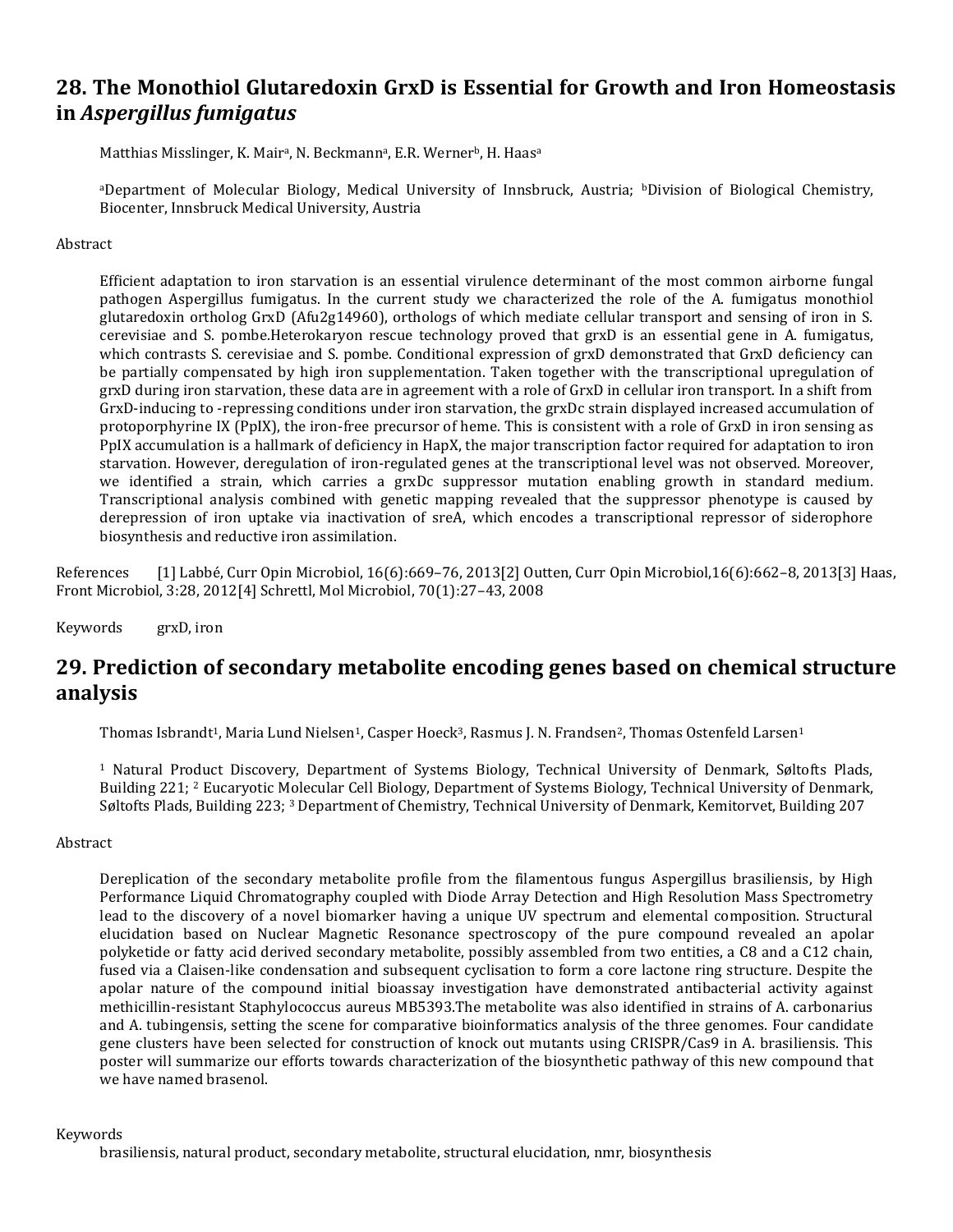### **30\*. The use of polycistronic gene expression to produce secondary metabolites in**  *Aspergillus niger*

Tabea Schuetze, Vera Meyer

Institute of Biotechnology, Department Applied and Molecular Microbiology,Berlin University of Technology, Gustav-Meyer-Allee 25, 13355 Berlin, Germany, tabea.schuetze@tu-berlin.de

### Abstract

*Aspergillus niger* is used for the production of various primary metabolites, proteins and enzymes. In order to establish *A. niger*  as expression host for secondary metabolites, we are currently investigating its potential to produce homologous and heterologous secondary metabolites. However, controlled co-expression of a set of genes or entire pathways is technically challenging. One approach to conquer this problem might be the adaptation of polycistronic gene expression, the prevalent mode in prokaryotes. Using the P2A peptide, this can also be achieved in eukaryotes, as shown for the penicillin gene cluster in *A. nidulans* (Unkles et al. 2014).

To adapt and evaluate this system for *A. niger*, we constructed a polycistronic gene cassette under the tet-on system using the P2A peptide. The cassette contained three genes: two genes essential for the heterologous production of the cyclodepsipeptide enniatin from glucose (*esyn1*, nonribosomal peptide synthetase and *kivR*, ketoisovalerate reductase from *Fusarium oxysporum,* Richter et al. 2014) and one gene encoding luciferase (*luc*) as reporter gene. To analyse and compare whether the position of a gene within the polycistronic construct has an effect on protein activity, luciferase was placed at different positions and all expression cassettes were integrated as single copy at the *pyrG* locus of *A. niger*. Our results show that polycistronic gene expression did indeed allow expression of all three proteins and the formation of enniatin.

#### Keywords

Aspergillus niger, Enniatin, secondary metabolites, polycistronic gene expression

### **31.A transcriptome meta-analysis proposes a novel biological role of the antifungal protein AnAFP in** *Aspergillus niger*

Sascha Jung<sup>a</sup>, Paul Schäpe<sup>a</sup>, Norman Paege<sup>a</sup>, Benjamin M. Nitsche<sup>a</sup>, Vera Meyer<sup>a</sup>

a Institute of Biotechnology, Department Applied and Molecular Microbiology, Berlin University of Technology, Gustav-Meyer-Allee 25, 13355 Berlin, Germany

### Abstract

Although Aspergillus (A.) niger is used since decades in industrial biotechnology for production of organic acids and proteins, it largely depicts a black box and we are far from understanding how most of the internal cellular processes work on the molecular level. However, the availability of its genome sequence and hundreds of microarray data for this fungus make it now feasible to shed light into this black box.We have established a database including 377 high-throughput microarray data from 158 different cultivation conditions for A. niger. Results of a transcriptome-meta analysis of this database suggest a novel prominent biological role of AnAFP. Remarkably, its expression is apparently regulated in a non-defense manner. Instead, upon carbon starvation, anafp is strongly upregulated. Its expression profile resembles that of genes involved in nutrient mobilization and with a predicted role for autophagy. In addition, anafp expression strongly increases when the mycelium becomes committed to asexual development. Compared to the wild type, its expression is more than two- to tenfold upregulated in both a ΔbrlA or ΔflbA background, respectively. As the flbA mutant depicts an autolytic phenotype, we propose AnAFP has a function during the asexual life cycle of A. niger and is somehow linked to autophagic processes during normal development.Our in-house transcriptomic database depicts a valuable tool which enabled us to zoom into the gene expression networks and physiological processes of A. niger. Further analysis of this database will help to increase our knowledge of the complex regulation of A. niger's gene network.

#### Keywords

Antifungal protein, AnAFP, A. niger, Transcriptome analysis, Autophagy, Growth, Autolysis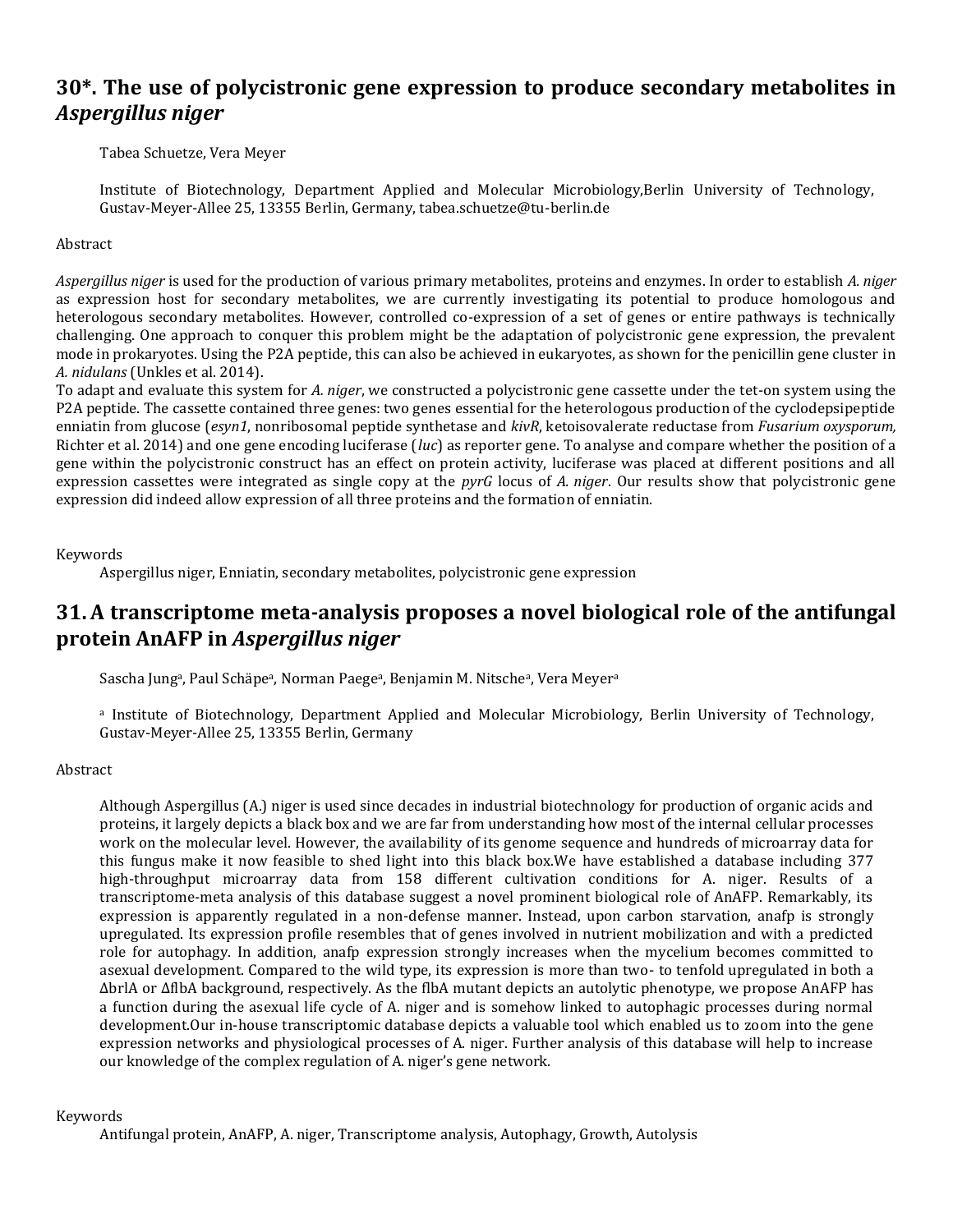### **32\*. Rational domain swapping in NRPS-like genes to expand the chemical space of its products**

Johannes W. A. van Dijk, Chun-Jun Guo, Clay C. C. Wang

Department of Pharmacology and Pharmaceutical Sciences, University of Southern California, School of Pharmacy, Los Angeles, California 90089, USA, Department of Chemistry, College of Letters, Arts, and Sciences, University of Southern California, Los Angeles, California 90089, USA

#### Abstract

Fungi are a vast source of natural products and the ongoing efforts to sequence the genome of more species allows extensive genome mining for new compounds with potentially therapeutic effects. Another way to discover or generate new compounds is to genetically engineer the biosynthetic genes involved in product formation. This research involves a class of biosynthetic genes: a non-ribosomal peptide synthase (NRPS) -like family of enzymes that consists of three separate domains and new compounds could be made by swapping around homologous domains. The adenylation domain activates amino acid derivates, the thiolation domain anchors monomers, and the thioesterase domain facilitates cyclization of two monomers and releases the product. The focus lies on those thioesterase domains and how they affect heterocycle formation. All the engineering is done in Aspergillus nidulans which is a model fungus for heterologous expression that allows us to easily modify existing genes or introduce exogenous genes, often without the need to remove introns. This work will provide deeper insights in secondary metabolite biosynthesis in fungi and the extent to which we can manipulate it to make the drugs of the future.

#### References

[1] C. J. Balibar et al. (2007) Nat. Chem. Biol. 3 (9), 584-592.[2] C.-J. Guo, et al. (2013) Org. Lett. 15 (14), 3562-3565.

#### Keywords

fungi, Aspergillus nidulans, thioesterase domain swapping, engineering

### **33\*. Characterization of** *Aspergillus fumigatus* **isolated from air and surfaces of the International Space Station**

Adriana Blachowicz<sup>1, 2</sup>, Benjamin P. Knox<sup>3</sup>, Jillian Romsdahl<sup>1</sup>, Jonathan M. Palmer<sup>4</sup>, Anna Huttenlocher<sup>3</sup>, Clay C. C. Wang<sup>1, 5</sup>, Nancy P. Keller<sup>3</sup>, and Kasthuri Venkateswaran<sup>2</sup>.

<sup>1</sup>Department of Pharmacology and Pharmaceutical Sciences, School of Pharmacy, University of Southern California, Los Angeles, CA; 2Biotechnology and Planetary Protection Group, Jet Propulsion Laboratory, California Institute of Technology, Pasadena, CA; 3Department of Medical Microbiology and Immunology, University of Wisconsin-Madison, Madison, WI; 4 Center for Forest Mycology Research, US Forest Service, Madison, WI; <sup>5</sup>Department of Chemistry, Dornsife College of Letters, Arts and Sciences, University of Southern California, Los Angeles, CA.

#### Abstract

Fungi are a great source of natural products that are of use for humankind. A wide range of bioactive compounds produced by fungi is used in pharmaceutical and food industries, agriculture, and beyond. On the other hand, some fungi are plant, animal, and human pathogens. Fungal pathogens may cause serious health complications in immunocompromised human populations. Pathogenic fungi produce a range of secondary metabolites (SMs) that influence their virulence (melanins, siderophores, species-specific toxins) and immunologic potential. Aspergillus fumigatus is a saprophytic, filamentous fungus that is ubiquitous outdoors (soil, decaying vegetation) and indoors (hospitals, simulated closed habitats, etc.). Aspergillus fumigatus can adapt to various environmental conditions and form airborne conidia that are the inoculum for a variety of diseases (e.g. non- and invasive pulmonary infections, allergic bronchopulmonary aspergillosis, etc.) in immunocompromised hosts. In an on-going Microbial Observatory Experiments on the International Space Station (ISS) molecular phylogeny and radiation resistance of several fungal isolates were characterized. Two strains, ISSF 21 and IF1SW-F4, were isolated from the HEPA filter and the surface of the Cupola of the ISS, respectively. Using primers targeting the internal transcribed spacers ITS1 and 2, both isolates were identified as A. fumigatus. The whole genome sequence analysis of ISSF 21revealed increased number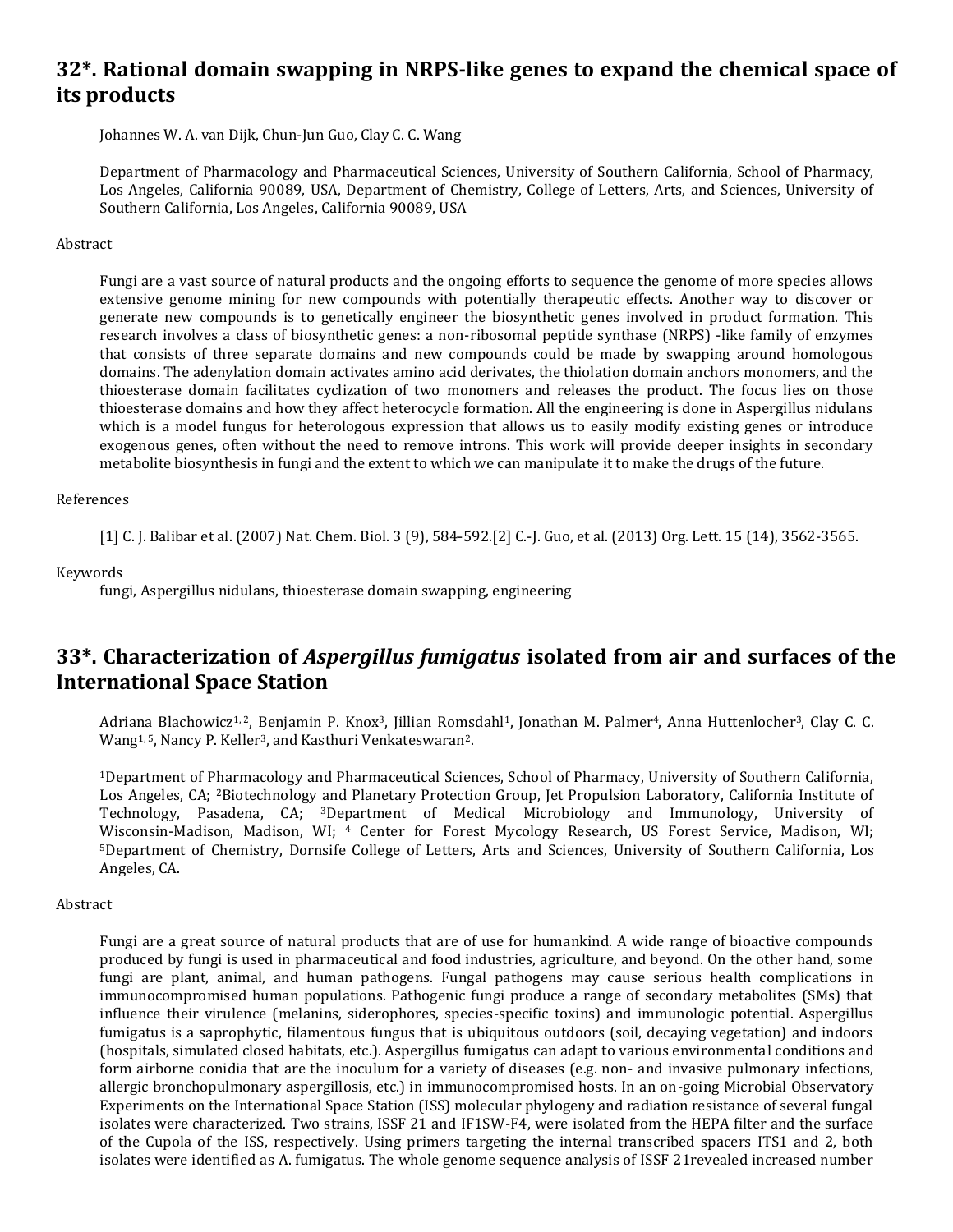of single nucleotide polymorphisms (SNPs) when compared to the reference A. fumigatus 293. SM profiles of both ISS isolates were compared to the reference (Af293) on 11 different media but no significant differences were observed. Finally, knowing that A. fumigatus is an opportunistic pathogen and microgravity highly influences the antibiotic susceptibility and pathogenicity of microorganisms, we examined pathogenicity of both ISS isolates using the zebrafish larval model. The ISSF 21 was more virulent than two clinical strains (Af293 and CEA10) the virulence of the second isolate IF1SW-F4 is being tested. Proteomics and transcriptomics of these ISS isolates might reveal the molecular mechanisms of the increased virulence. Subsequently, if the enhanced virulence is attributed to the microgravity, NASA needs to develop countermeasures to protect the astronaut's health whose immune system is reported to be compromised under microgravity.

#### Keywords

Aspegillus fumigatus, ISS, UV resistance

### **34\*. Multi-omic analysis of** *Aspergillus niger* **isolated from the International Space Station**

Jillian Romsdahl<sup>1</sup>, Adriana Blachowicz<sup>2</sup>, Yi-Ming Chiang<sup>1</sup>, Junko Yaegashi<sup>1</sup>, Kasthuri Venkateswaran<sup>2</sup>, and Clay C. C. Wang1,3

<sup>1</sup>Department of Pharmacology and Pharmaceutical Sciences, University of Southern California, School of Pharmacy, Los Angeles, CA; 2Biotechnology and Planetary Protection Group, Jet Propulsion Laboratory, California Institute of Technology, Pasadena, CA; 3Department of Chemistry, University of Southern California, Dornsife College of Letters, Arts, and Sciences, Los Angeles, CA.

#### Abstract

Fungal secondary metabolites (SMs), such as the antibiotic penicillin and the cholesterol-lowering statin lovastatin, have had a tremendous impact on humankind over the years because of their diverse bioactivities. Recent advances in genome sequencing of filamentous fungi suggests that only 10-20% of the natural products that these species can produce have been identified, because the majority of fungal SM clusters are silent under standard laboratory conditions. Expression of these genes often requires exposure to a specific condition, and therefore culturing fungi in different conditions often results in different SM profiles. The SMs produced by these "cryptic" pathways are a promising source for new drug discovery.This project involves the investigation of a fungal strain isolated from the International Space Station (ISS) US Lab surface, identified as Aspergillus niger. The filamentous fungus A. niger is a workhorse for the biotech industry. It is used industrially as a production host for citric acid and enzymes. We hypothesized that because the ISS's microgravity and enhanced radiation conditions are potentially stressful for fungal growth, the ISS-isolated A. niger strain may produce novel SMs that the citric acid-producing A. niger strain (ATCC 11414) does not. To investigate this hypothesis, liquid chromatography-mass spectroscopy (LC-MS) was used to compare the SM profiles produced by these strains after growth in various conditions. The data indicated that the ISS-isolated A. niger strain produces compounds not produced by the A. niger ATCC 11414 strain.In the interest of drug discovery and other industrial applications, we are determining the structures of these compounds. This process involves large-scale cultivation of the ISS-isolated A. niger strain, followed by extraction, purification, and characterization of each compound by nuclear magnetic resonance (NMR) spectroscopy. We have sequenced the genome of the ISS-isolated A. niger strain and are using a combination of genomics, transcriptomics, and proteomics to investigate the nature of these secondary metabolite differences. In addition to providing a unique and novel drug discovery opportunity, this project provides insight into the metabolic phenotypes selected for by environments of microgravity and enhanced radiation. Supported by 2012 Space Biology NNH12ZTT001N grant #19-12829-27.

#### Keywords

secondary metabolites, Aspergillus niger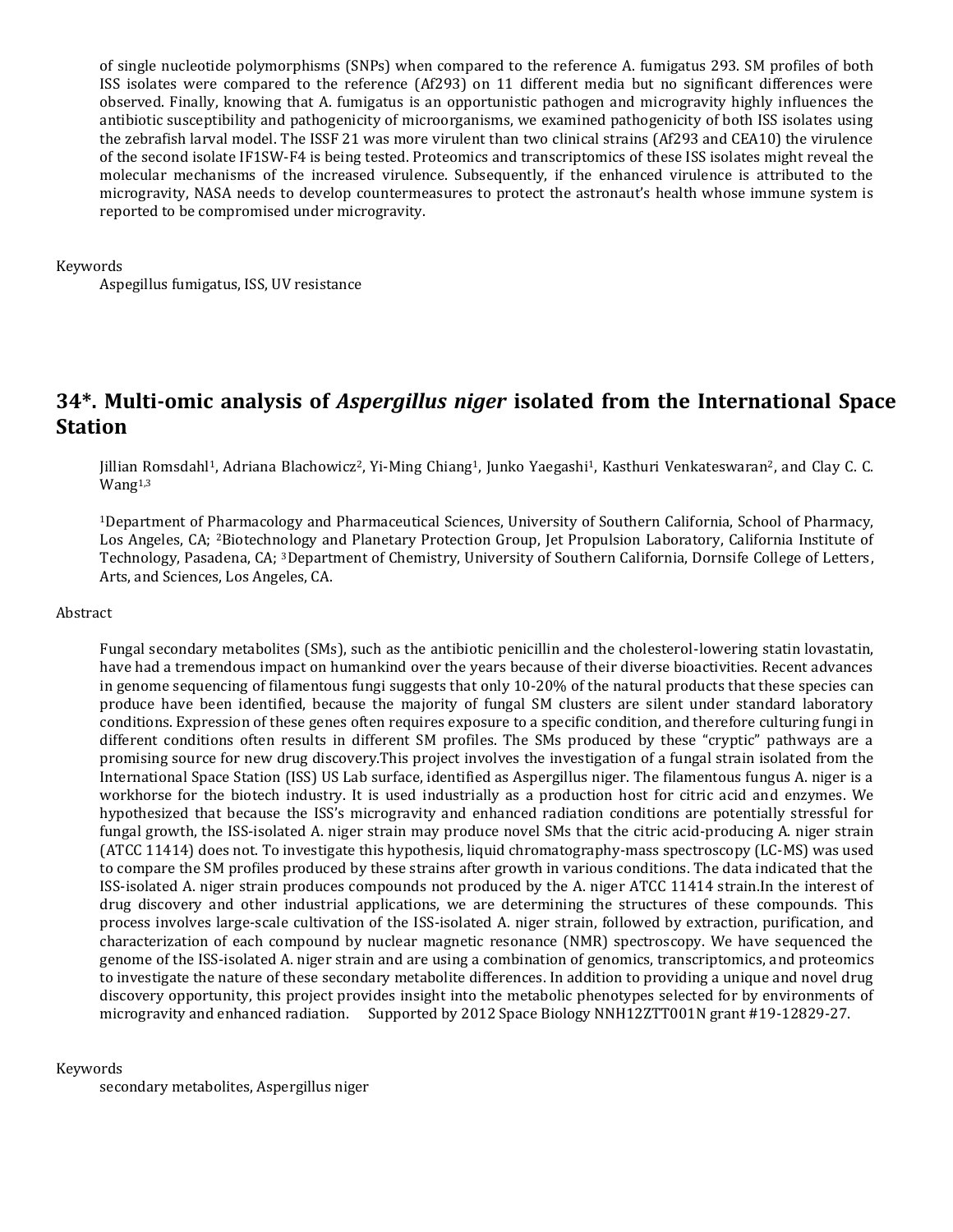### **35. Carbon catabolism of** *Aspergillus niger* **grown on sugar beet pulp**

Benoit Gelber Isabelle<sup>1</sup>, Zhou Miaomiao<sup>1</sup>, Vivas Duarte E Alexandra<sup>1</sup>, Downes Damien J.<sup>2</sup>, Todd Richard B.<sup>2</sup>, Post Harm3, Heck Albert J. R.<sup>3</sup>, Altelaar A. F. Maarten<sup>3</sup>, de Vries Ronald P.<sup>1</sup>

(1) Fungal Physiology CBS-KNAW Fungal Biodiversity Centre, Utrecht, THE NETHERLANDS; (2) Department of Plant Pathology, Kansas State University, Manhattan, KS, USA; (3) Biomolecular Mass Spectrometry and Proteomics, Utrecht University, Utrecht, THE NETHERLANDS

### **Abstract**

Degradation of plant biomass to fermentable sugars is of critical importance for the use of plant materials for biofuels and in bio based economy. Filamentous fungi are ubiquitous organisms and major plant biomass degraders. Single colonies of some fungal species can colonize massive areas as large as five soccer stadia. During growth, the mycelium encounters heterogeneous carbon sources. We assessed whether substrate heterogeneity is a major determinant of spatial gene expression in colonies of Aspergillus niger. We analyzed whole genome gene expression in five concentric zones of colonies utilizing sugar beet pulp. Growth, protein production and secretion occurred throughout the colony. Analysis of genes involved in carbon catabolism, genes encoding plant biomass degrading enzymes and their regulatory aspect will be presented.

### Keywords

Aspergillus niger; pectin, zonal gene expression

### **36. Localisation and function of the GTPase ArfA in** *Aspergillus niger*

Markus Fiedler, Christin Kubisch and Vera Meyer

Institute of Biotechnology, Department Applied and Molecular Microbiology, Berlin University of Technology, Gustav-Meyer-Allee 25, 13355 Berlin, Germany

### **Abstract**

A comprehensive understanding of the secretory pathway of filamentous fungi and its interplay with polar growth and cell wall integrity is still lacking in industrial fungi such as Aspergillus niger. GTP-binding proteins such as members of the Arf family are major switches controlling coated vesicle formation during intracellular trafficking in eukaryotes. The function of all Arf family proteins have been studied in S. cerevisiae, whereas only SarA of the seven predicted ones have been examined in A. niger so far. In the current study, we have investigated the function of ArfA, the orthologue of the S. cerevisiae ARF1 and ARF2 genes in A. niger, as the encoding gene is specifically up-regulated in A. niger under conditions that lead to high secretion of glucoamylase (Jørgensen et al 2009). ARF1 and ARF2 have multiple roles within the secretory pathway of S. cerevisiae and the closet human orthologue was recently shown to be a key factor ensuring the hypersecretion phenotype of neuroendocrine tumor cells (Münzberg et al 2015). The GTP-binding protein ArfA seems to be an essential protein for A. niger as deletion of the arfA gene (An08g03690 ) turned out to be lethal. We thus generated a conditional arfA mutant with the help of the Tet-On expression system (Meyer et al 2007) in a fluorescently labelled v-SNARE background strain (GFP-SncA; Kwon et al. 2013). This approach allowed us to follow the effect of arfA downregulation and over-expression on post-Golgi cargo distribution (v-SNARE) and glucoamylase secretion in a single isolate. We could also show that ArfA is able to complement the lethal phenotype of a S. cerevisiae arf1 arf2 double null mutant.

### References

Jørgensen et al (2009) BMC Genomics 2009, 10:44.Kwon et al (2013) Plos One 8, 7 e68946.Meyer et al (2011) Appl Environ Microbiol. 2011 May; 77(9): 2975–2983.Münzberg et al (2015) J Cell Mol Med. 2015 May; 19(5): 948–959.

### Keywords

ArfA, A. niger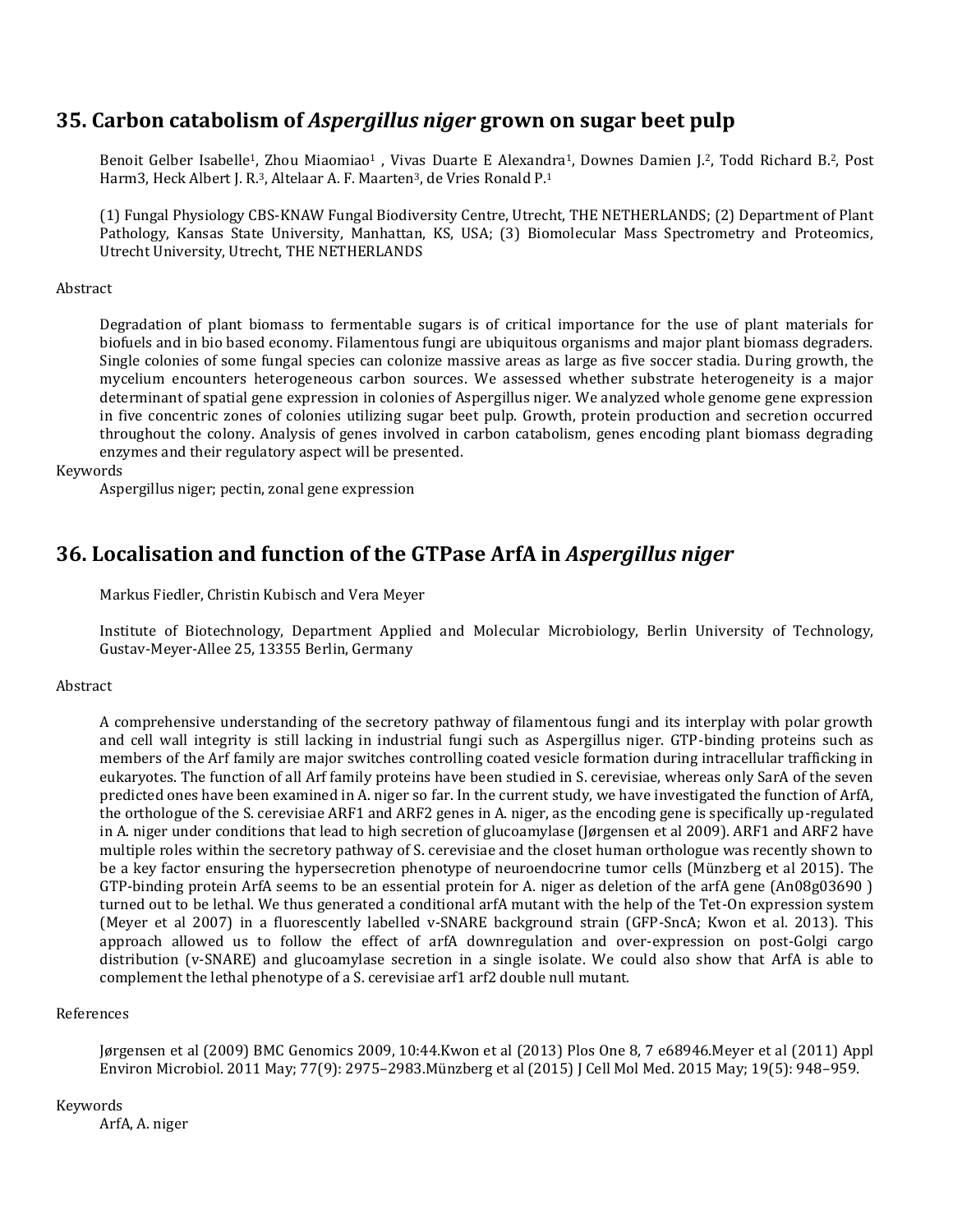### **37. Analysis of cargo-dependent post-Golgi vesicles flux in** *Aspergillus niger*

Markus Fiedler and Vera Meyer

Institute of Biotechnology, Department Applied and Molecular Microbiology, Berlin University of Technology, Gustav-Meyer-Allee 25, 13355 Berlin, Germany

#### Abstract

Comprehensive understanding on how fungal growth and branching are intertwined with the secretory flux of proteins towards the hyphal tip is still missing. To gain deeper insights into these processes, we established a fluorescently labelled v-SNARE reporter strain (GFP-SncA) in Aspergillus niger (Kwon et al. 2013). This strain was used to replace the homologous glaA gene coding for glucoamylase, which is the most abundant secretory protein of A. niger, with a gene copy being under control of the metabolism-independent Tet-on promoter. This modification was also done in a GFP-SncA reporter strain deleted for racA. RacA is a Rho GTPase GTPase which is key for polarity establishment and maintenance of A. niger hyphae and its deletion is known to provoke a hyperbranching phenotype (Kwon et al. 2013). The availability of both strains now enable us to study the link between cargo load, amount of secretory vesicles and number of hyphal tips.

#### References

Kwon et al (2013) Plos One 8, 7 e68946

#### Keywords

A. niger, post-Golgi cargo, hyperbranching

### **38\*. Re-routing central metabolism in** *Aspergillus nidulans*

Claire Khosravi<sup>1</sup>, Sacha Dalhuijsen<sup>1</sup>, María Victoria Aguilar-Pontes<sup>1</sup>, Miaomio Zhou<sup>1</sup>, Heino Heyman<sup>2</sup>, Young-Mo Kim<sup>2</sup>, Evy Battaglia<sup>1</sup>, Ronald P. de Vries<sup>1</sup>

<sup>1</sup>CBS Fungal Biodiversity Centre, Uppsalalaan 8, 3584 CT, Utrecht, The Netherlands; 2Pacific Northwest National Laboratory, Richland, WA, United States of America

#### Abstract

Plant biomass is the most abundant and renewable carbon source for many fungal species. The composition of biomass consists of about 40-45% cellulose, 20-30% hemicellulose, and 15-25% lignin and varies among plant species. In the bio-based industry, Aspergillus species are used for the production of lignocellulolytic enzymes to pretreat agricultural waste biomass (e.g. wheat bran). The enzymes are expensive to produce and purify. In this study, our aim was to create an Aspergillus strain that do not metabolize the hexoses fermented by yeast to produce biofuels, but still secrete extracellular enzymes. Therefore, several metabolic mutants were generated that were (partially) impaired in glycolysis, by deleting the hexokinase (hxkA) and glucokinase (glkA) genes. To prevent repression of enzyme production due to the accumulation of hexoses, strains were generated in which these mutations were combined with a mutation in CreA, the repressor involved in carbon catabolism. Phenotypic analysis revealed that the growth of the ΔhxkAΔglkA mutant was particularly reduced on wheat bran. However, hexoses did not accumulate during growth of the mutants on wheat bran, suggesting that glucose metabolism is re-routed towards alternative carbon catabolic pathways.Deletion of creA combined with blocking the glycolysis results in an increased expression of pentose catabolic and phosphate pathway (PCP and PPP) and xylanolytic genes. This indicates that the reduced ability to use hexoses as carbon sources has resulted in a shift towards the pentose fraction of wheat bran as a major carbon source to support growth.

Keywords

Aspergillus nidulans; wheat bran; glycolysis; metabolic mutants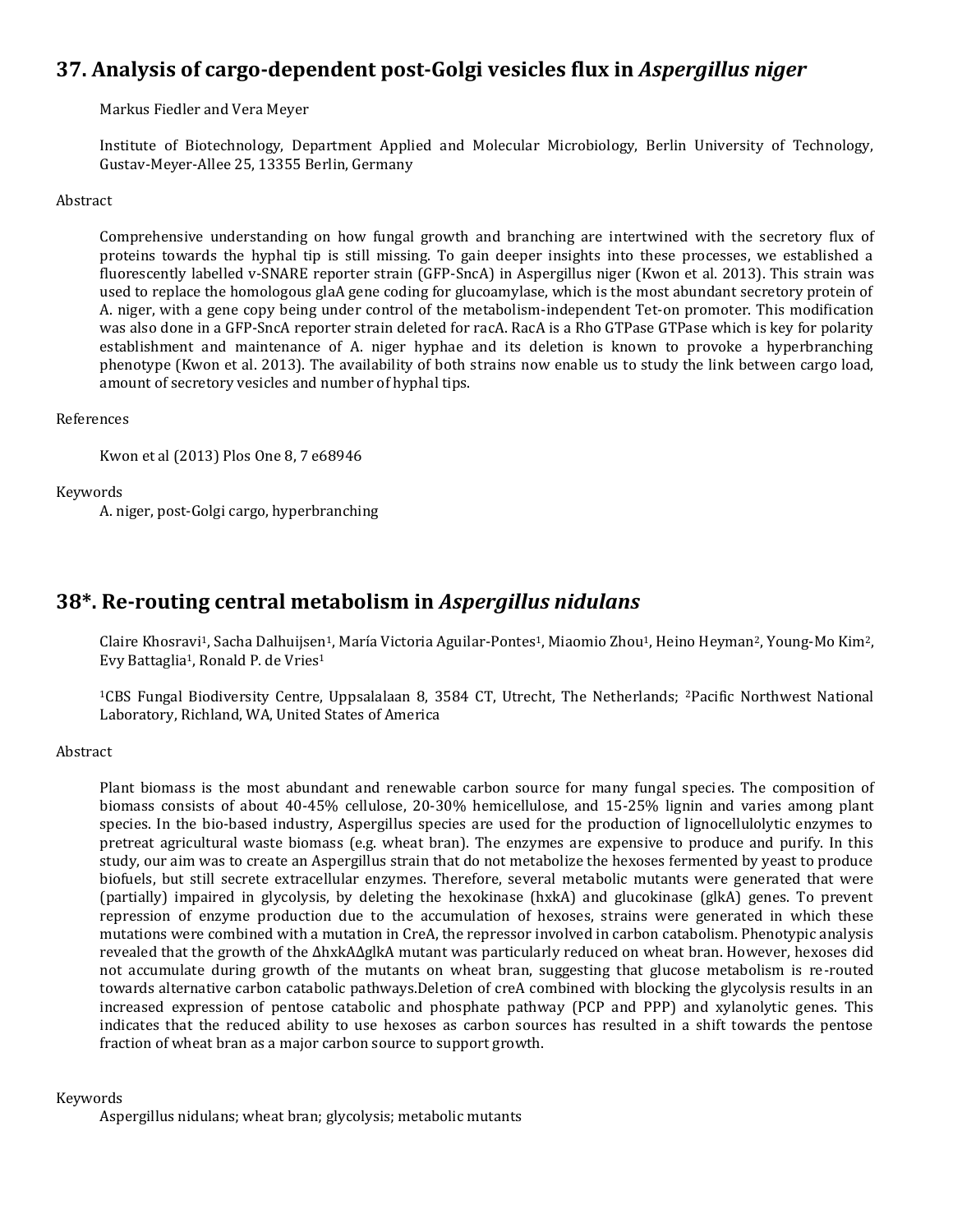### **39\*. Molecular Genetic Characterization of Terreic Acid Pathway in** *Aspergillus terreus*

Weiwen Sun, GUO Chun-Jun (1) , BRUNO Kenneth (2) , WANG Clay (1)

(1) University of Southern California, LOS ANGELES, UNITED STATES; (2) Pacific Northwest National Laboratory, RICHLAND, UNITED STATES

#### Abstract

Terreic acid is a natural product derived from 6-methylsalicylic acid, and as potential cancer therapeutics, it can selectively inhibit the catalytic activity of Bruton's tyrosine kinase. A compact gene cluster of eight genes for its biosynthesis was characterized in Aspergillus terreus by individually knocking out each gene within the gene cluster. Isolation of the intermediates and shunt products from the mutant strains, combined with bioinformatic analyses, allowed for the proposition of a biosynthetic pathway for terreic acid.

#### Keywords

terreic acid; 6-methylsalicylic acid; Aspergillus terreus; biosynthesis

### **40. Omnispective systematics and phenotypic characters indicate that** *Aspergillus* **is one large polythetic class of species**

#### Jens C. Frisvad<sup>1</sup>

*<sup>1</sup> Department of Systems Biology, Technical University of Denmark, Søltofts Plads, B. 221, DK-2800 Kongens Lyngby, Denmark, e-mail[: jcf@bio.dtu.dk](mailto:jcf@bio.dtu.dk)*

#### Abstract

A fully polythetic genus is one in which no character or feature is present in all species, but after all present in most of the species. It is the unique combination of all anagenetic extrovert characters that will circumscribe each species and cladogenetic characters based on nucleotide sequences will then help suggesting a cladonomy and hopefully phylogeny of the species in the genus. Use of anagenetic characters (autapomorphies) will pave the way for paraphyletic taxa, but for the time being there is a consensus in mycology that holophyletic taxa should be used. *Aspergillus* is thus at present a holophyletic but polythetic class of species. Concerning anagenetic characters, differentiational morphology has been emphasized in taxonomy, but other fundamental differentiational characters based on small and large molecule extrolites, nutrition and ecophysiology should also be used in an omnispective taxonomy. Many small molecule extrolites, such as sterigmatocystin, pseurotin, emodin, and YWA1 are present in different sections of *Aspergillus*, and even when the exact same extrolites are not present in different sections, heteroisoextrolites show a relationship between species. An example of heteroisoextrolites is gliotoxin in section *Fumigati* which has the analogues acetylaranotin in section *Terrei*, aspirochlorin in section *Flavi* and emestrin in section *Nidulantes*. There are similar exoenzyme examples across *Aspergillus*, and full genome sequencing of all species in *Aspergillus* will help elucidate this. Phylogenetic species recognition based on concordance of multiple gene genealogies, as suggested by Taylor et al [1] is thus insufficient for use in taxonomy.

References

[1] J.W. Taylor *et al.* (2002) *Fung*. *Genet. Biol*., **31**, 21-32.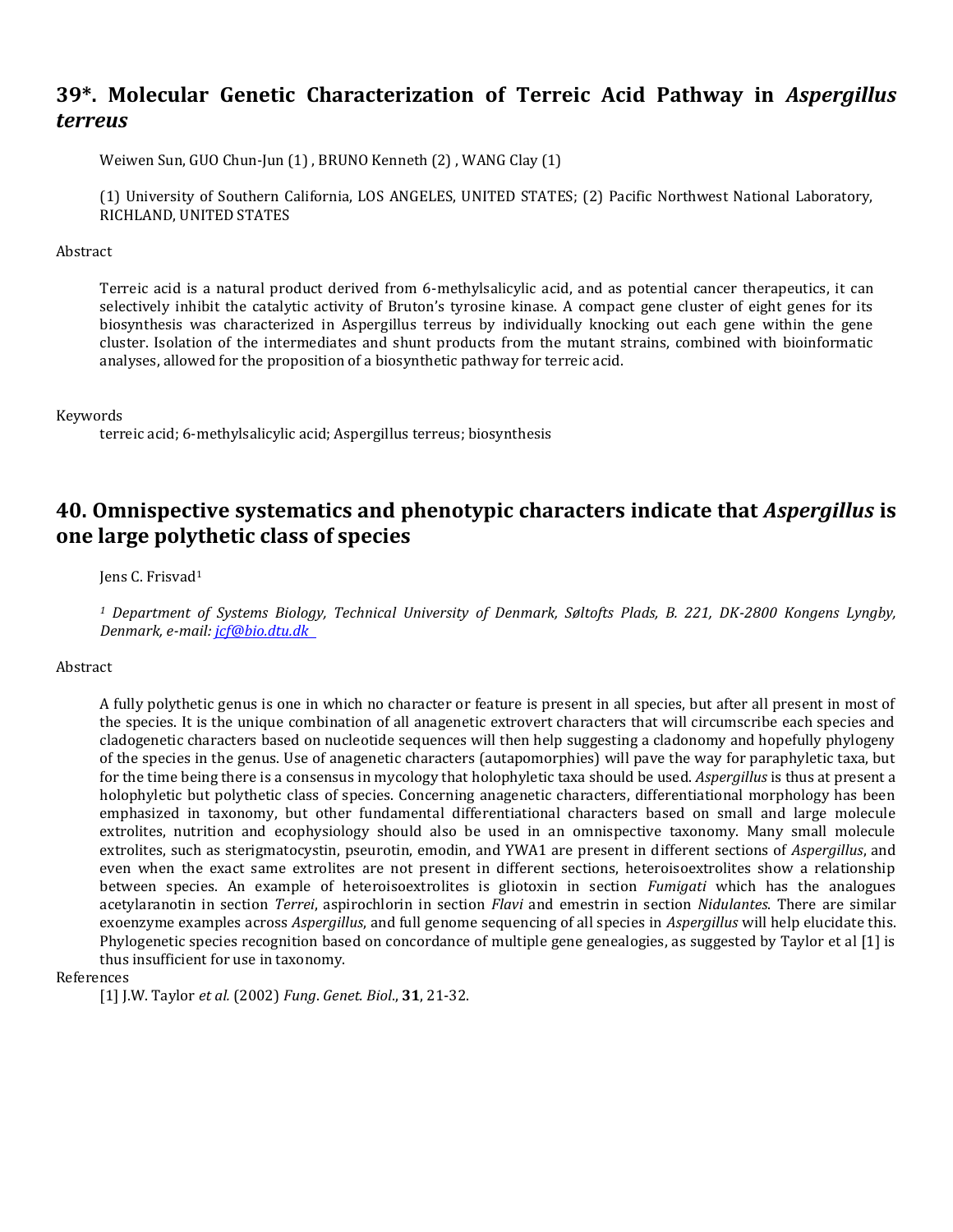### **41. Identification of ∆9-desaturase as the Target of a Novel Potent Antifungal Agent in** *Aspergillus fumigatus*

Fabio Gsaller<sup>1</sup>, Takanori Furukawa<sup>1</sup>, Javier Capilla<sup>2</sup>, Paul D Carr<sup>1</sup>, Darel A Macdonald<sup>1</sup>, Nicola Beckmann<sup>3</sup>, Dalia El-Zeihery<sup>4</sup>, Klaus Biemel<sup>4</sup>, Jane M Gilsenan<sup>1</sup>, Jason D Oliver<sup>3</sup>, Michael Birch<sup>3</sup>, Michael J Bromley<sup>1</sup>

<sup>1</sup>Manchester Fungal Infection Group, Institute of Inflammation and Repair, University of Manchester, Manchester, UK; <sup>2</sup>Microbiology Unit, Medical School, Universitat Rovira i Virgili, Reus, Spain; 3F2G Ltd, Manchester, UK; 4Pharmacelsus GmbH, Saarbrücken, Germany

### Abstract

The health risk of fungal infections is still heavily underestimated. Annually around 1.5 million deaths are caused by fungal infections, which exceeds the number of people being killed by malaria and tuberculosis. The azoles represent the gold standard for treatment of infections caused by the fungal pathogen *Aspergillus fumigatus*. Resistance to this class is growing due to prolonged exposure of patients to these drugs and the widespread use of azoles in agriculture. The mortality rate for individuals who are infected with a resistant isolate exceeds 85%. Novel antifungal drugs are urgently needed.

In this study we identify and validate the molecular target of a novel and potent antifungal agent. A variety of genetic, genomic as well as biochemical approaches including chemical genomics, transcriptional profiling and, phenotypic profiling were used to identify ∆9-desaturase (*sdeA*) as the likely drug target. We confirmed the association between the antifungal compound and *sdeA* with both targeted gene expression analysis and quantification of the product:substrate ratio (oleic acid:stearic acid) of ∆9-desaturation in cells exposed to the compound.

To further analyse the suitability of ∆9-desaturase as potential drug target in *A. fumigatus*, a tetracycline/doxycycline inducible *sdeA* strain (*sdeATET*) was created. The *sdeATET* isolate was unable to grow in the absence of the inducer doxycycline indicating that *sdeA* is essential for viability. Supplementation with oleic acid only partially reversed the growth defect of the strain. *sdeATET* was avirulent in both an insect (*Galleria melonella*) and a murine model of infection. This lack of virulence was reversed by doxycycline treatment.

Taken together, this study shows that *sdeA* is the target of the novel antifungal compound and demonstrates the target is critical for virulence.

### **42. SrbA and the CCAAT binding complex – Novel Regulatory Mechanisms for Ergosterol Biosynthesis and Azole Resistance in Aspergillus fumigatus**

GSALLER Fabio (1) , HORTSCHANSKY Peter (2) , FURUKAWA Takanori (1) , CAPILLA Javier (3) , MUELLER Christoph (4) , BRACHER Franz (4) , BOWYER Paul (1) , HAAS Hubertus (5) , BRAKHAGE Axel A (2) , BROMLEY Michael J (1)

(1) Manchester Fungal Infection Group, Institute of In[lammation and Repair, University of Manchester, Manchester, UNITED KINGDOM (2) Department of Molecular and Applied Microbiology, Leibniz Institute for Natural Product Research and Infection Biology (HKI), Jena, GERMANY (3) Microbiology Unit, Medical School, Universitat Rovira i Virgili, Reus, SPAIN (4) Department of Pharmacy, Center for Drug Research, Ludwig-Maximilians University of Munich, Munich, GERMANY (5) Division of Molecular Biology, Biocentre, Innsbruck Medical University, Innsbruck, AUSTRIA

Antifungal azole drugs have been the cornerstone of systemic antifungal therapy for the last 30 years. However, resistance to the azoles, particularly in the major human mould pathogen *Aspergillus fumigatus*, is emerging and reaching levels that have prompted some centres to move away from azoles as a sole birst line therapeutic. One particular family of pan-azole resistant isolates dominates. Strains with TR34/L98H, a combination of a 34 base pair tandem repeat in the *cyp51A* 5' non-translated region with a mutation of the coding sequence resulting in the amino acid alteration L98H, have been found globally. Isolates harboring the TR34 mutant allele display increased *cyp51A* expression levels however, the precise mechanism underlying upregulation of the gene remained unclear. Two transcriptional regulators have been associated with modibied azole tolerance in *A. fumigatus*, the sterol regulatory element SrbA, and the CCAAT binding complex (CBC). SrbA acts a positive regulator of ergosterol biosynthesis and promotes azole tolerance. Hence loss of SrbA activity results in an increase in azole susceptibility. Modibication of the HapE subunit of the CBC (to HapEP88L) has been shown promote azole resistance. Here we demonstrate that the 34 *mer* duplicated in TR34 is bound by both SrbA and the CBC. We show that CBC acts complementary to SrbA as a negative regulator of ergosterol biosynthesis and show that lack of CBC activity results in increased sterol levels via transcriptional derepression of multiple ergosterol biosynthetic genes including those coding for HMG-CoA-synthase, HMG-CoAreductase and sterol 14-alpha demethylase. We reveal that the P88L substitution within HapE signibicantly impairs the binding afbinity of the CBC to its target site resulting in derepression of *cyp51A* and other genes in the ergosterol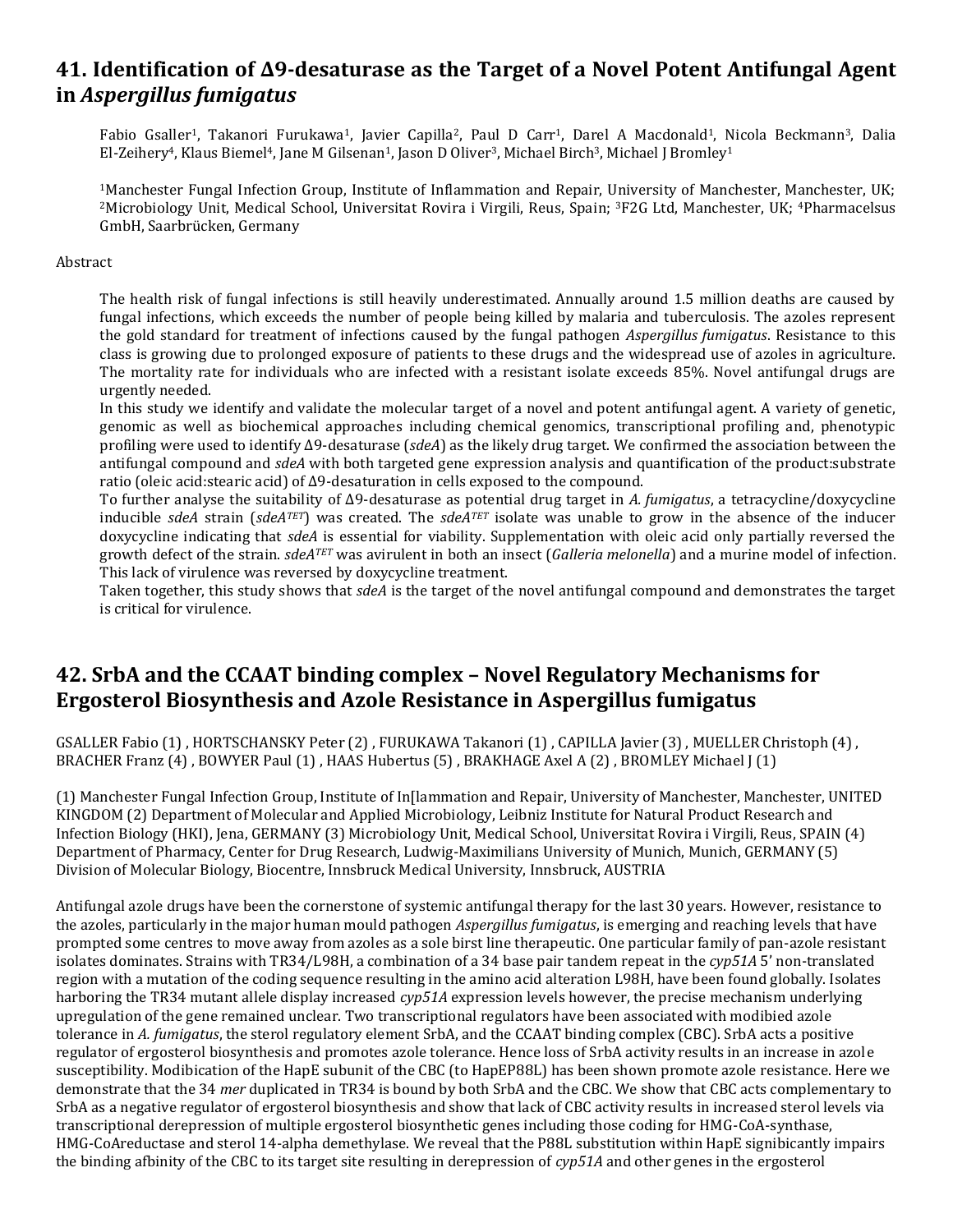biosynthetic pathway. We identify that the mechanism underpinning TR34 driven overexpression of *cyp51*A results from duplication of SrbA but not CBC binding sites and show that deletion of the 34 *mer* results in lack of *cyp51A* expression and increased azole susceptibility similar to a *cyp51A* null mutant. Finally we show that strains lacking a functional CBC are severely attenuated for pathogenicity in a pulmonary systemic model of aspergillosis indicating that, although null mutants are resistant to azoles, they would be unlikely to be able to sustain an infection.

### **43\*. Versatility of the Tet-On Gene Expression System: Unique Approaches to Induce Metabolite Production in** *Aspergillus terreus* **and** *Penicillium canescens*

Michelle Grau<sup>a</sup>, Wei-Wen Sun<sup>a</sup>, Junko Yaegashi<sup>a</sup>, Chun-Jun Guo<sup>a</sup>, Clay C. C. Wang<sup>a,b</sup>

a 5 Department of Pharmacology and Pharmaceutical Sciences, University of Southern California, School of Pharmacy, 1985 Zonal Avenue, Los Angeles, California 90089, USA.

<sup>b</sup> Department of Chemistry, University of Southern California, College of Letters, Arts, and Sciences, Los Angeles, California 90089, USA.

Significant advancements in fungal genome sequencing have revealed many silent core biosynthetic genes presumed to be involved in cryptic secondary metabolite production. There are major incentives to develop innovative technologies to uncover the identity of these cryptic metabolites. The tetracycline-expression system is an inducible, tunable and metabolism-independent gene expression system, shown to be a versatile tool to control and fine-tune eukaryotic gene expression. While first established in fungi using Aspergillus niger (Meyer et al., 2011), here we report the development of the Tet-on system as an effective gene activation tool in two different species of filamentous fungi, A. terreus and Penicillium canescens. The Tet-on system was applied in A. terreus to induce the expression of a cryptic nonribosomal peptide synthetase (NRPS)-like gene, dbgA. Dox-induced expression of dbgA alone was sufficient to produce the new metabolite, 3-hydroxyl-dibenzylidenglycolid. To validate the versatility of this system in a different genera of filamentous fungi, the Tet-on system was established in P. canescens to produce an overexpression strain of a known metabolite, Pseurotin A (PsoA). Here we demonstrate the successful Tet-on promotor replacement of the PsoA, cluster-specific, Zn(II)2Cys6 transcription factor, FapR. In dox-induced media, overexpression of the cluster-specific FapR, was confirmed by the significant increase in PsoA metabolite production as detected by LCMS.

Keywords Penicillium canescense, Metabolic Engineering, Natural Product, Secondary Metabolites, Pseurotin A, Aspergillus Terreus, TetOn, Doxycycline

### **44\*. Can heterokaryosis drive persistent azole resistance in** *Aspergillus fumigatus***?**

Jianhua Zhang<sup>1,</sup>, Sijmen E. Schoustra<sup>1</sup>, Paul E. Verweij<sup>2</sup>, Willem J. G. Melchers<sup>2</sup>, Bas J Zwaan<sup>1ξ</sup>, Alfons J. M. Debets1<sup>ξ</sup>

*<sup>1</sup>Laboratory of Genetics, Wageningen University; Droevendaalsesteeg 1, 6708PB Wageningen, The Netherlands; 2Department of Medical Microbiology, Radboud University Medical Centre, 6500 HB Nijmegen, The Netherlands Ξ:* co- last author

### **Abstract:**

*Aspergillus fumigatus* causes a range of diseases in humans, some of which are characterized by fungal persistence for many years. *A. fumigatus* may persist by adapting to the human lung environment, through physiological and genomic changes. The fungus can adapt to this environment through genetic diversity that is generated by spontaneous mutations or recombination and subsequent selection of the fittest genotypes. In addition, aspects of the fungal lifecycle, such as sexual and asexual spore formation, probably crucially contribute to the adaptation potential of aspergillus. *A.fumigatus* may also persist as mycelia for many years in a human body and develop patient-acquired azole resistance during therapy in hospitals. Such mycelia may become heterokaryotic by mutation of one of the nuclei or by anastomosis of hyphae from genetically different mycelia. Here we study how such a heterokaryon adapts to a changing azole environment. We formed heterokaryons and diploids from *A. fumigatus* strains of different levels of resistance. When exposed to various azole environments*,* the heterokaryons revealed remarkable shifts in the nuclear ratio, and the resistance level of most heterokaryons exceeded that of the corresponding heterozygous diploids. Our results indicate the relevance of heterokaryosis for azole-resistance in colonies of *A. fumigatus*. Moreover, these analyses help us to understand the dynamics of azole resistance in *A. fumigatus* both in the field and in patients*.*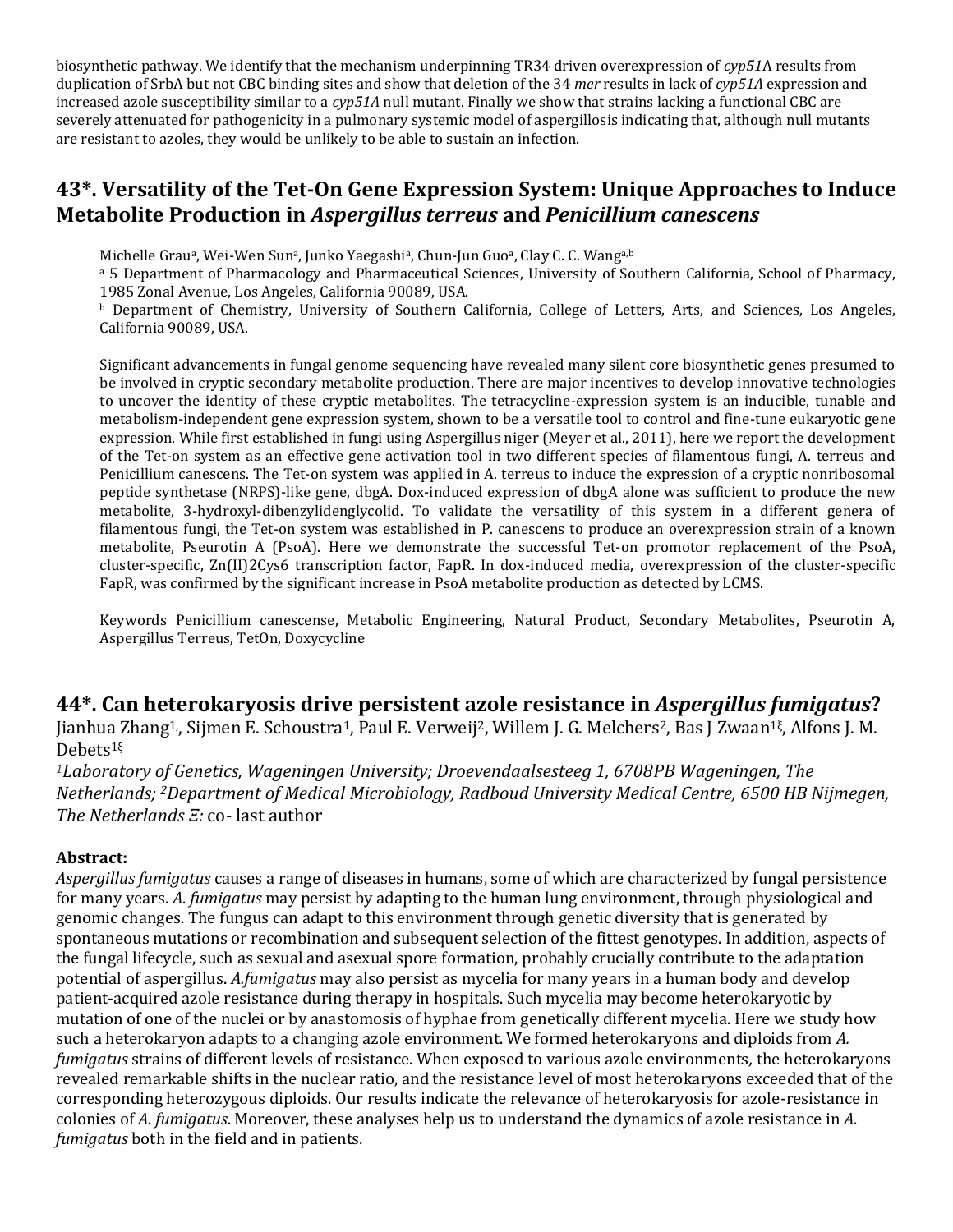## **45. FlbC is involved in the transcriptional regulation of** *Aspergillus oryzae* **glucoamylase and protease genes in solid-state culture**

Mizuki Tanaka, Midori Yoshimura, Masahiro Ogawa\*, Yasuji Koyama\*, Takahiro Shintani, Katsuya Gomi (Graduate School of Agricultural Science, Tohoku University, Sendai, Japan; \*Noda Institute for Scientific Research, Noda, Japan)

*Aspergillus oryzae* produces a large amount of secreted proteins in solid-state culture, and some proteins such as glucoamylase (GlaB) and acid protease (PepA) are specifically produced in solid-state culture, but rarely in submerged culture. From the disruption mutant library of *A. oryzae* transcriptional regulators, we successfully screened a disruption mutant showing an extremely low production level of GlaB but a normal level for α-amylase production. This strain was a disruption mutant of the  $C_2H_2$ -type transcription factor, FlbC, which is reported to be involved in regulation of conidiospore development. The disruption mutants of other upstream regulators comprising a conidiation regulatory network had no apparent effect on GlaB production in solid-state culture. In addition to GlaB, the production of acid protease in solid-state culture was also markedly decreased by *flbC* disruption. Northern blot analysis revealed that transcription products of *glaB* and *pepA* were definitely decreased in the *flbC* disruption strain. These results suggested that FlbC is involved in transcriptional regulation of genes specifically expressed under solid-state cultivation conditions, possibly independently of the conidiation regulatory network.

## **46\*. Polysaccharides composition of the cell wall of** *Aspergillus oryzae* **disruptants of genes involved in carbon catabolite repression**

Sakurako Ichinose, Mizuki Tanaka, Takahiro Shintani, Katsuya Gomi (Div. Biosci. Biotechnol. Future Bioind., Grad. Sci. Agric. Sci., Tohoku Univ.)

 *Aspergillus oryzae* produces large amounts of amylolytic enzymes in the presence of maltooligosaccharides. In the presence of glucose, however, their production is repressed by carbon catabolite repression system. In filamentous fungi, it has been proposed that glucose repression is regulated by the transcription factor CreA and the ubiquitin processing protease CreB. We generated the gene deletion mutants of *creA* and *creB* in *A. oryzae*, and observed that the wild-type (WT) and  $\mathbb{Z}$ *creB* strains grew in compact hyphal pellets, whereas the  $\mathbb{Z}$ *creA* strain grew in pellets of smaller size or a pulpy-like morphology in submerged culture (1). In this study, to elucidate the cause of morphology change in submerged culture, we examined the effect of *creA* and *creB* deletions on cell wall components. Cell wall components of each strain were fractionated by alkali treatment and carbohydrate composition of each fraction was determined by high-performance anion-exchange chromatography (HPAC). The weight of glucose derived from  $\mathbb{Z}-1,3$ -glucan of  $\mathbb{Z}$ creA strain was higher than that of WT. Furthermore, the expression level of major<sup>n</sup>el-1,3-glucan synthase gene *agsB* and putative <sup>n</sup>-amylase gene *amyD*, which is proposed to be involved in  $\mathbb{Z}$ -1,3-glucan synthesis, were much higher than those of WT and  $\mathbb{Z}$ *creB* strains. In contrast, the weight of glucose derived from **2-1,3-glucan of** *DcreB* strain decreased compared with that of WT even though the morphology was not changed by *creB* gene deletion. These results suggested that CreA and CreB regulated the -1,3-glucan synthesis of the cell wall, and the morphology change by *creA* gene deletion was caused by an increase in the ratio of  $[2-1,3-$ glucan in the cell wall, which resulted in changing the balance of cell wall components.

(1) Ichinose et al., *Appl. Microbiol. Biotechnol*. **98**, 335–343 (2014)